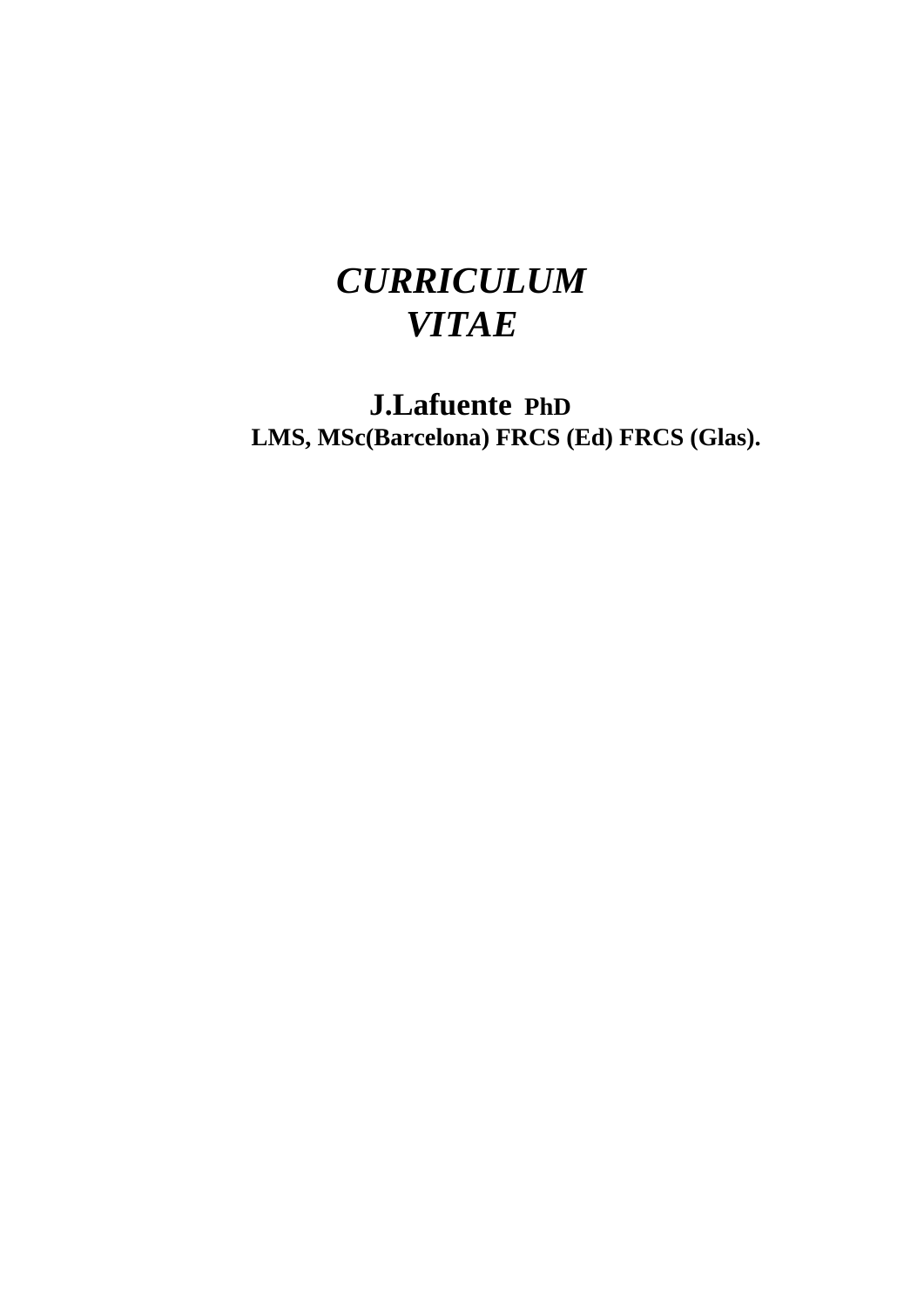#### **J D Lafuente**

| Date of Birth                            | $1st$ February 1965.                                                    |
|------------------------------------------|-------------------------------------------------------------------------|
| <b>Place of Birth</b>                    | Zaragoza, Spain                                                         |
| <b>Nationality</b>                       | Spanish.                                                                |
| <b>Family Status</b>                     | Married.                                                                |
| <b>Present Position</b>                  | <b>Consultant Neurosurgeon</b><br>Hospital de Mar<br>Barcelona, Spain   |
|                                          | Director of Spine Center<br>Hospital del Mar,<br>Barcelona, Spain       |
| Seguro de Responsabilidad<br>profesional | Seguro de Responsabilidad Civil<br>Colegio de Médicos de Barcelona COMB |
| Numero de Colegiado                      | 28707 Colegio de Médicos de Barcelona COMB                              |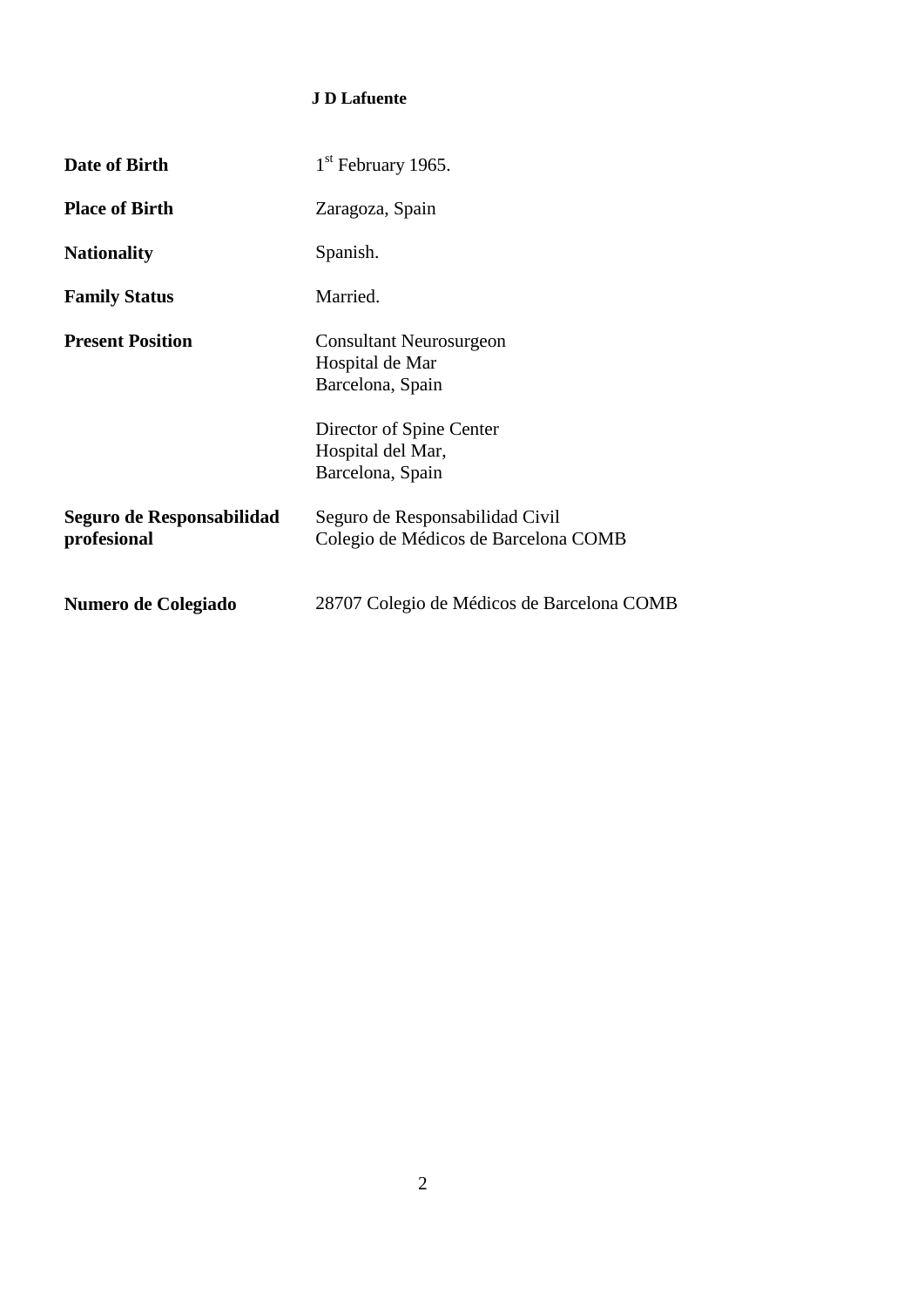# **DEGREES, DIPLOMAS & PRIZES**

| 1992                    | LMS (Licentiate in Medicine & Surgery), Barcelona, Spain.<br>Honours in Anatomy I & II, Surgery I & II, Emergency Surgery and Psychiatry.                                              |
|-------------------------|----------------------------------------------------------------------------------------------------------------------------------------------------------------------------------------|
| 1994                    | Certification of Accreditation to practice as a G P (86/457/EEC).                                                                                                                      |
| 1996                    | Master in Science MSc (Surgery), UAB, Barcelona, Spain                                                                                                                                 |
| 1998                    | <b>FRCS Edinburgh.</b><br><b>FRCS Glasgow.</b>                                                                                                                                         |
| 1998                    | <b>ATLS Provider.</b><br><b>APLS Provider</b><br><b>MIMMS Provider</b>                                                                                                                 |
| 2002                    | Prize to the the best presentation for the British Skull Base Society.<br>Surgical approaches to the posterior fossa: Does craniotomy lead to<br>fewer complications than craniectomy? |
| 2003                    | <b>PRIZE MARIO BONI for best investigation project</b><br><b>Cervical Spine Research Society, Barcelona</b>                                                                            |
| 2004                    | PhD<br>"Arthroplasty as an alternative to arthrodesis<br>in the treatment of cervical spondylosis"                                                                                     |
| 2005-<br><b>Present</b> | Member of the Constitution and By-laws"committee (WFNS) from 2005 to<br>2013                                                                                                           |
| 2005                    | <b>Consultant Medtronic 2002-2005.</b>                                                                                                                                                 |
|                         | 360 degree assesment in hospital management<br>University of London. February 2005                                                                                                     |
| 2007-                   |                                                                                                                                                                                        |
| <b>Present</b>          | <b>Spine Course Faculty EANS:</b><br>a) (EANS Research & Methodology)<br>b) (EANS Spine)                                                                                               |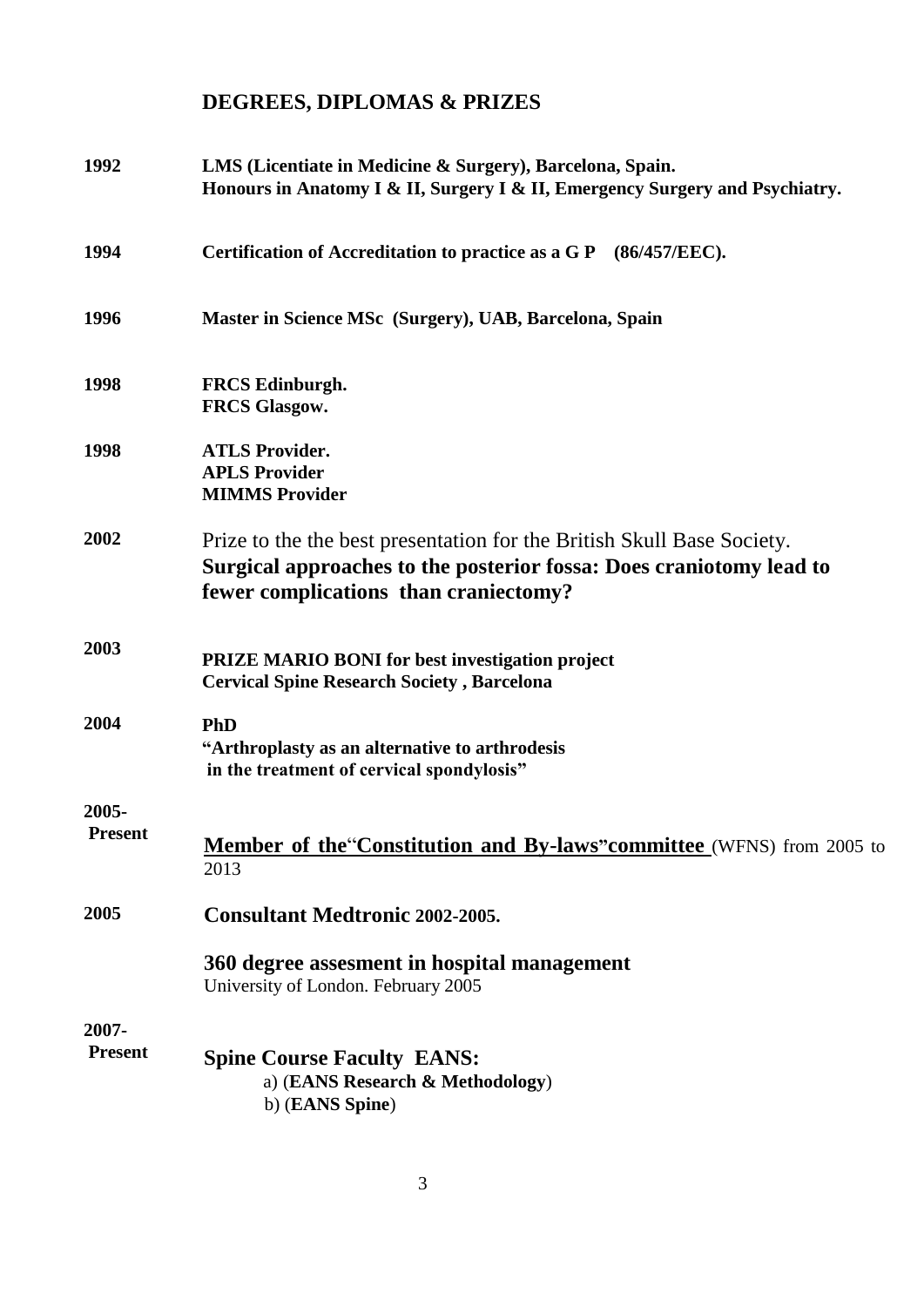| 2009                | <b>Organizer and Faculty EANS Spine Course Barcelona 2009 y 2010</b>                                                                                                         |
|---------------------|------------------------------------------------------------------------------------------------------------------------------------------------------------------------------|
| $2011 -$<br>present | Resident Tutor at Hospital del Mar, Barcelona (2009- present)                                                                                                                |
|                     | <b>EANS Delegate for Spain (Trainning Comittee)</b><br><b>International Relations &amp; Spine</b>                                                                            |
| $2011 -$<br>present | Colaborator at NED Foundation for Education and Training in<br>Developing Countries. Exchange Programe between EANS training and<br>third world country Neurosurgical units. |
| 2014                | <b>AOSpine Europe / Spain Education Neuro Officer</b>                                                                                                                        |
| 2014                | Reviewer European Spine Journal & Acta Neuroquirurgica                                                                                                                       |
| 2014-<br>present    | <b>Faculty at WFNS (World Federation Neurosurgical societies) Spine</b><br>section                                                                                           |
| 2015                | <b>President Elect of EANS (European Association of Neurological</b><br>Societies)                                                                                           |
| 2016-17             | Master in Hospital Administration (UIC, Universitat Internacional<br>de Cataluña)                                                                                            |
|                     | Master Degree (MD) Reorganization of Neurosurgeryv in the<br><b>Catalan Autonomous Region.</b>                                                                               |
| 2016                | Examinador de la EANS (2016, presente)                                                                                                                                       |
| 2017                | Director of the Spine centre at Hospital del Mar                                                                                                                             |
| 2017                | <b>President EANS</b>                                                                                                                                                        |
| 2017                | <b>President of the Catalan Society of Neurosurgery. (SCNCR)</b>                                                                                                             |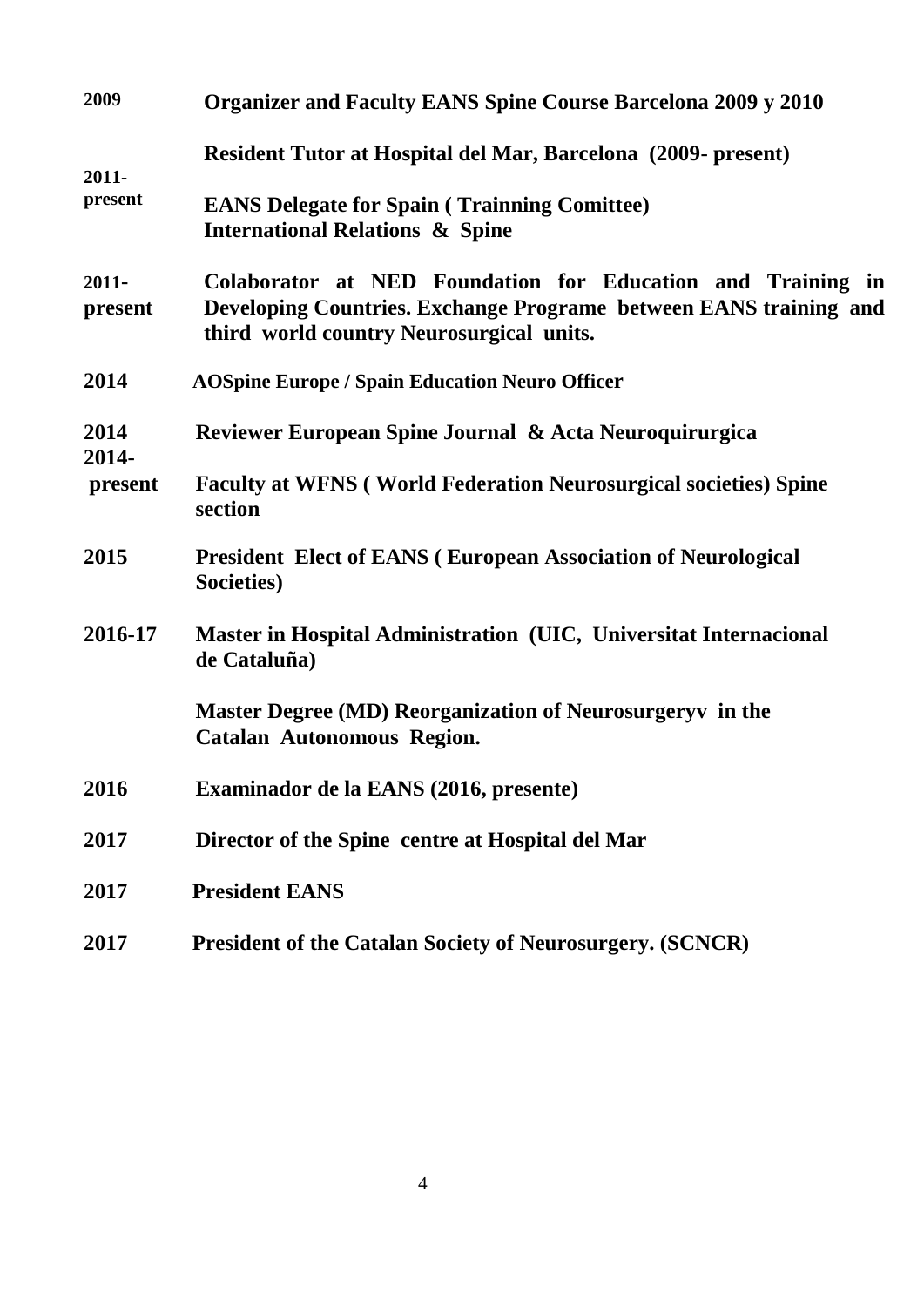# **EDUCATION & TRAINING**

| 1971 - 1979   | Princess Margaret English School, Barcelona.                                   |
|---------------|--------------------------------------------------------------------------------|
| $1979 - 1984$ | Escuelas Pias de Sarria, Barcelona.<br>(The equivalent of) Science 'A' Levels. |
| $1984 - 1985$ | One year of a Psychology degree.<br><b>Central University of Barcelona</b>     |
| 1984 - 1992   | <b>Medical School,</b><br><b>Autonomous University of Barcelona.</b>           |
| $1987 - 1989$ | <b>Compulsory Military Service.</b><br>Degree of Medical Officer.              |
| $1992 - 1997$ | <b>Basic Surgical Training</b>                                                 |
| $1998 - 2001$ | <b>Neurosurgical Training</b>                                                  |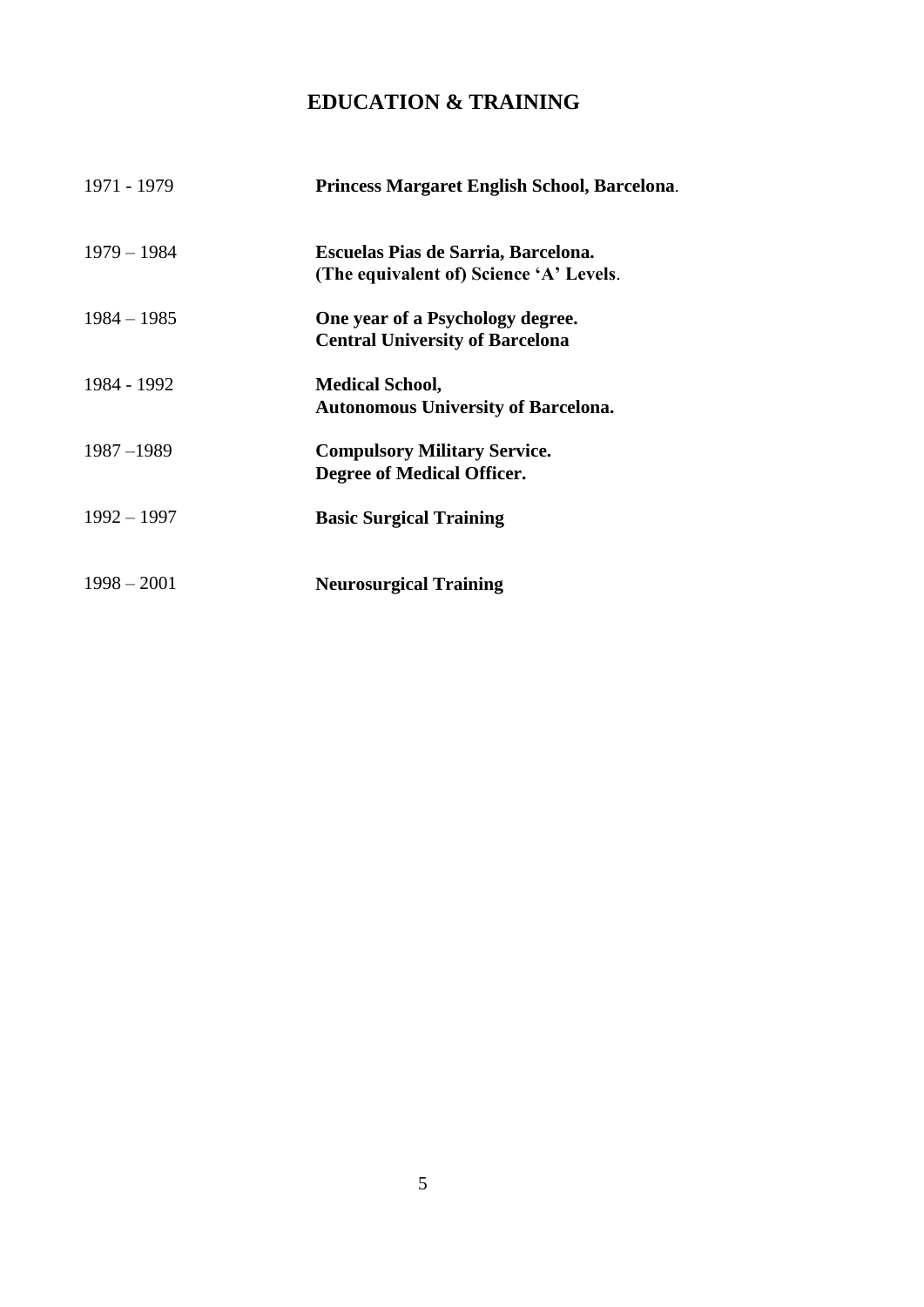#### **TRAINING APPOINTMENTS**

#### **Pre-Registration Training**

**House Physician** Sept 1990 – June 1991 ( 9 Months)

**House Surgeon** July 1991 – June 1992 ( 9 Months )

**SHO A & E.** July 1992 – Jan 1993 ( 5 Months)

**SHO A & E.** Feb 1993 – July 1993 ( 6 Months )

**SHO Orthopaedics.** Aug 1993 – July 1994 ( 12 Months )

**Anatomy Demonstrator** Aug 1994 – Jan 1995 ( 6 Months )

**SHO Neurosurgery** Feb 1995 – July 1995 ( 6 Months )

**SHO General Surgery / Spinal Injuries.** Feb 1996 – July 1996 ( 6 Months )

Department of Medicine, Valle Hebron Hospital, Barcelona . Department of Paediatrics, Valle Hebron Hospital, Barcelona.

Department of Surgery, Valle Hebron Hospital, Barcelona. Department of Neurosurgery, SJDD Hospital, Barcelona.

#### **General Professional Training**

Institut Catala de la Salut. (Catalan Health Service) Special Emergency Service, Barcelona, Spain.

East Surrey Hospital, Redhill.

East Surrey Hospital, Redhill.

St George's Medical School, London.

Oldchurch Hospital, Romford.

Northern General Hospital, Sheffield.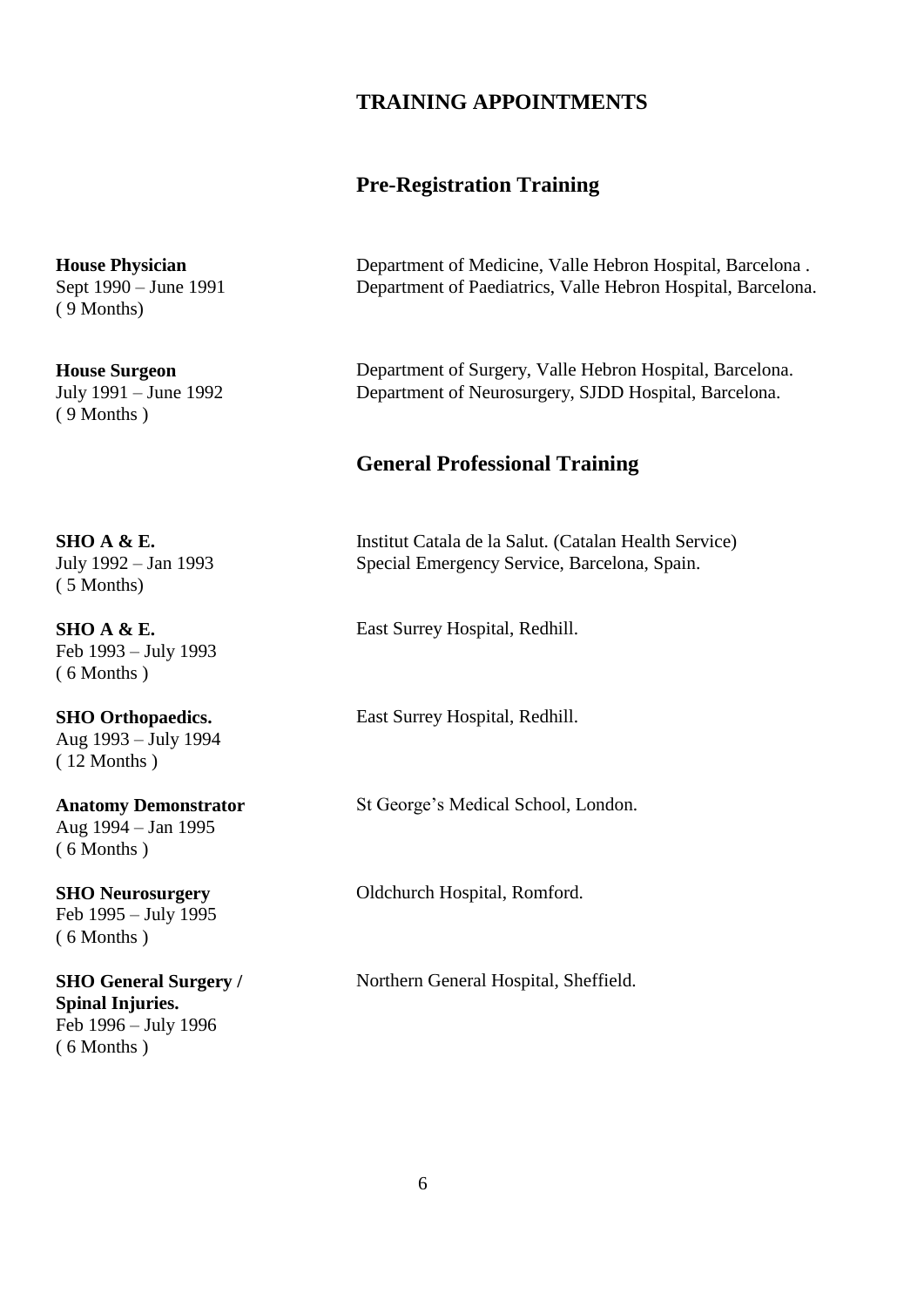**SHO General Surgery / Spinal Injuries.** Feb 1996 – July 1996 ( 6 Months )

**SHO General Surgery** Aug 1996 – July 1997 ( 12 Months )

**SHO Neurosurgery** Aug 1997 – July 1998 ( 12 Months )

**Locum Registrar**

Aug 1998 ( 3 Weeks ) Northern General Hospital, Sheffield.

Birch Hill Hospital, Rochdale.

Leeds General Infirmary, Leeds.

## **Neurosurgical Training**

Leeds General Infirmary, Leeds.

**Honorary research Fellow**  Sept 1998 – Dec 1998. ( 3 Months )

**Locum Registrar** Dec 1998 – Jan 1999 ( 4 Weeks )

Leeds General Infirmary, Leeds.

Hurstwood Park, Haywards Heath.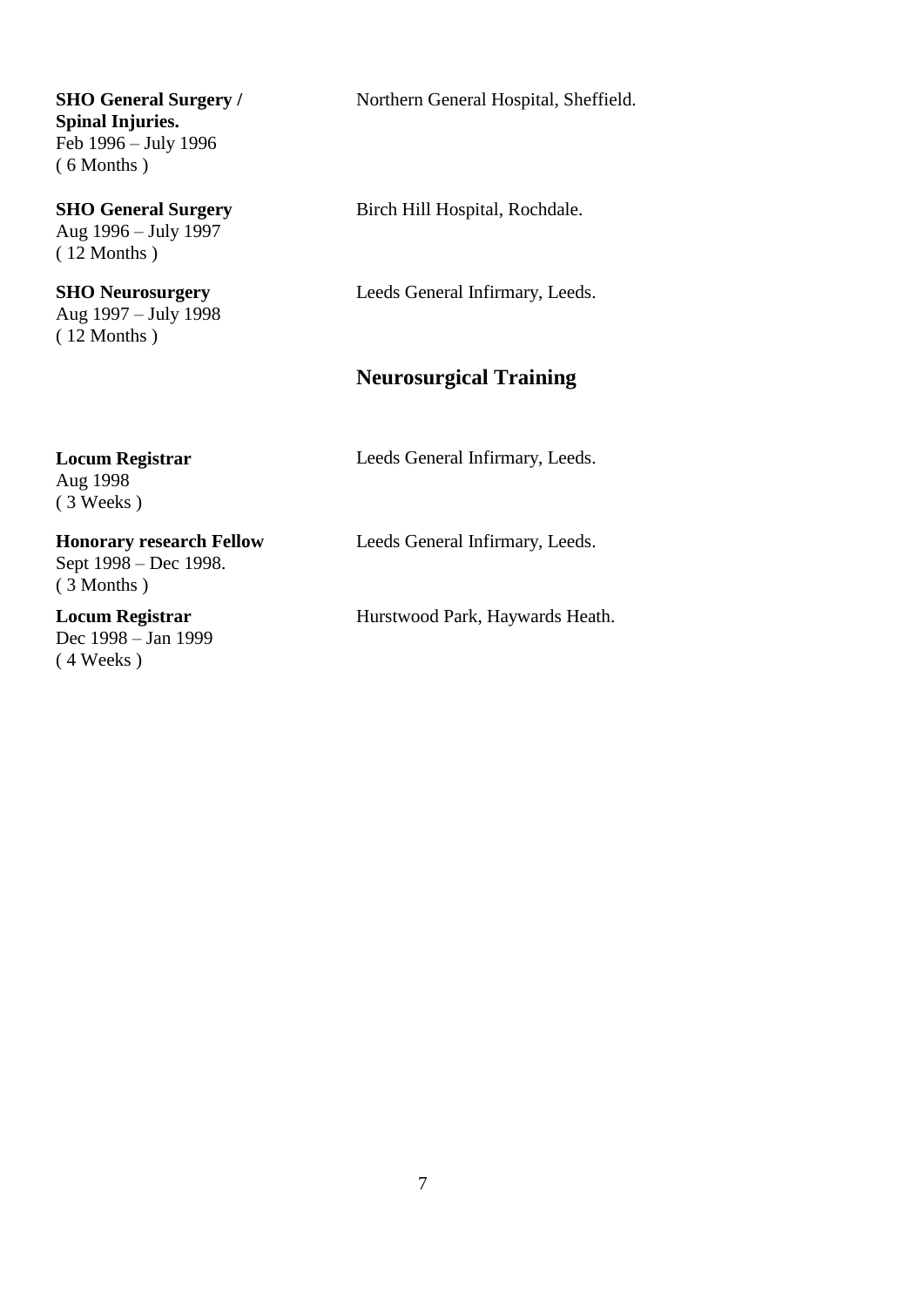| <b>SPR</b> in Neurosurgery<br>Feb $1999 - 2004$ | <b>North Thames Rotation Scheme</b><br>Royal Free Hospital, London<br>National Hospital N&N, Queen Square, London.<br>Great Ormond Street Hospital for Children, London.<br>Spinal fellow National Hospital N&N, Queen Square, London.<br>National Hospital N&N, (NHNN) Queen Square, London |
|-------------------------------------------------|----------------------------------------------------------------------------------------------------------------------------------------------------------------------------------------------------------------------------------------------------------------------------------------------|
| <b>SPINE Fellow</b><br>2004-2005                | Spine Fellowship. Clinical and Research fellow at NHNN, under the<br>direction of Mr Adrian Casey, Produced PhD as well as two papers<br>Queen Square, London                                                                                                                                |
| <b>Consultant Neurosurgeon</b>                  | <b>Josep Trueta Teaching Hospital</b>                                                                                                                                                                                                                                                        |
| 2005-2008                                       | Girona, Spain                                                                                                                                                                                                                                                                                |
| <b>Consultant Neurosurgeon</b>                  | <b>Hospital del Mar Teaching Hospital</b>                                                                                                                                                                                                                                                    |
| 2008-Present                                    | Barcelona, Spain                                                                                                                                                                                                                                                                             |
| <b>Director of Spine centre</b>                 | <b>Hospital del Mar Teaching Hospital</b>                                                                                                                                                                                                                                                    |
| $2017$ - present                                | Barcelona, Spain                                                                                                                                                                                                                                                                             |

# **Neurosurgical Training Courses**

| 1993 | <b>COURSE</b><br><b>ADVANCED</b><br><b>SHORT</b><br><b>PROGRAM</b><br>IN<br><b>NEUROSURGERY</b><br>National Hospital for Neurology and Neurosurgery, London. |
|------|--------------------------------------------------------------------------------------------------------------------------------------------------------------|
|      | Epilepsy, Neurosurgery, Neuroanatomy, Migraine and Movement<br>Disorders.                                                                                    |
| 1995 | <b>INTRACRANIAL PRESSURE MONITORISATION</b><br>Valle Hebron University Hospital, Barcelona.                                                                  |
|      | <b>NEUROVASCULAR PATHOLOGY</b><br>Valle Hebron University Hospital, Barcelona.                                                                               |
| 1997 | <b>II COURSE OF VERTEBRAL PATHOLOGY</b><br>Asepeyo Clinic, Barcelona.                                                                                        |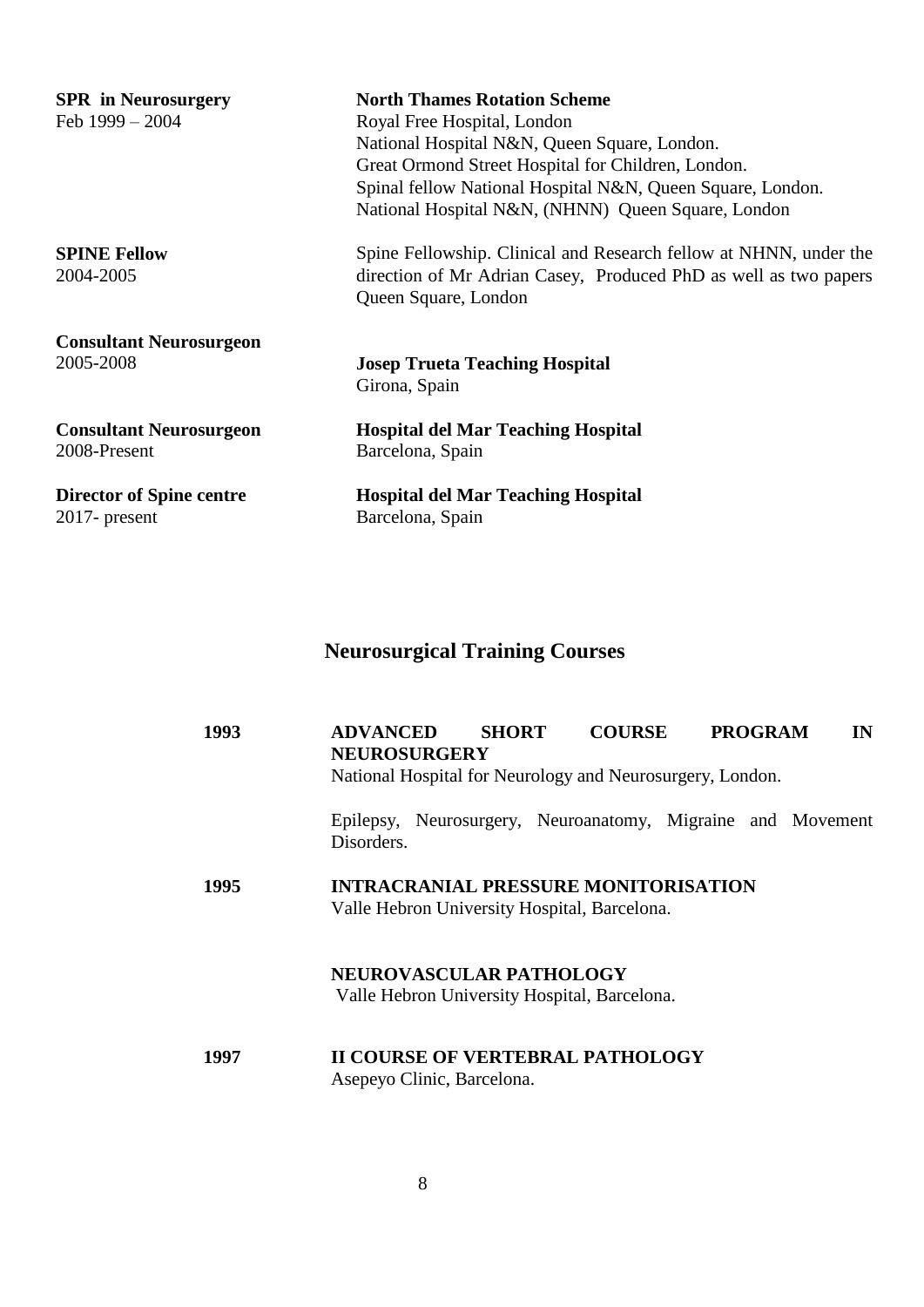| 1998        | <b>NEURO TRAUMA STUDY DAY.</b><br>Leeds General Infirmary, Leeds.                                                                    |
|-------------|--------------------------------------------------------------------------------------------------------------------------------------|
|             | <b>BASIC SURGICAL SKILLS IN NEUROSURGERY</b><br>Royal College of Surgeons of England, London.                                        |
| 1999        | <b>VASCULAR DAY. NTR TEACHING PROGRAMME</b><br>University Department of Neurosurgery. Institute of Neurology,<br>London.             |
| 2000        | SURGICAL EXPOSURES FOR INTRACRANIAL PATHOLOGY.<br>Royal College of Surgeons. London                                                  |
|             | <b>NEUROVASCULAR FORUM</b><br>Royal Society of Medicine.                                                                             |
|             | <b>IMPLICATIONS IN FIBROSIS IN LUMBAR SURGERY</b><br>Royal Society of Medicine.                                                      |
| 2001        | <b>NEUROVASCULAR FORUM</b><br>Royal Society of Medicine                                                                              |
|             | <b>EANS</b><br>Prague, Czech Republic                                                                                                |
|             | NEUROLOGICAL ANATOMY, PHYSIOLOGY &<br>PATHOLOGY.<br>Royal College of Surgeons, London, UK                                            |
|             | <b>CONTEMPORARY</b><br><b>TREATMENT</b><br><b>STRATEGIES</b><br>IN<br>NEUROVASCULAR DISEASE<br>Royal College of Surgeons, London, UK |
|             | <b>SKULL BASE STUDY GROUP</b><br>National Hospital for Neurology & Neurosurgery, London.                                             |
| <b>2002</b> | <b>EANS</b><br>Rome, Italy                                                                                                           |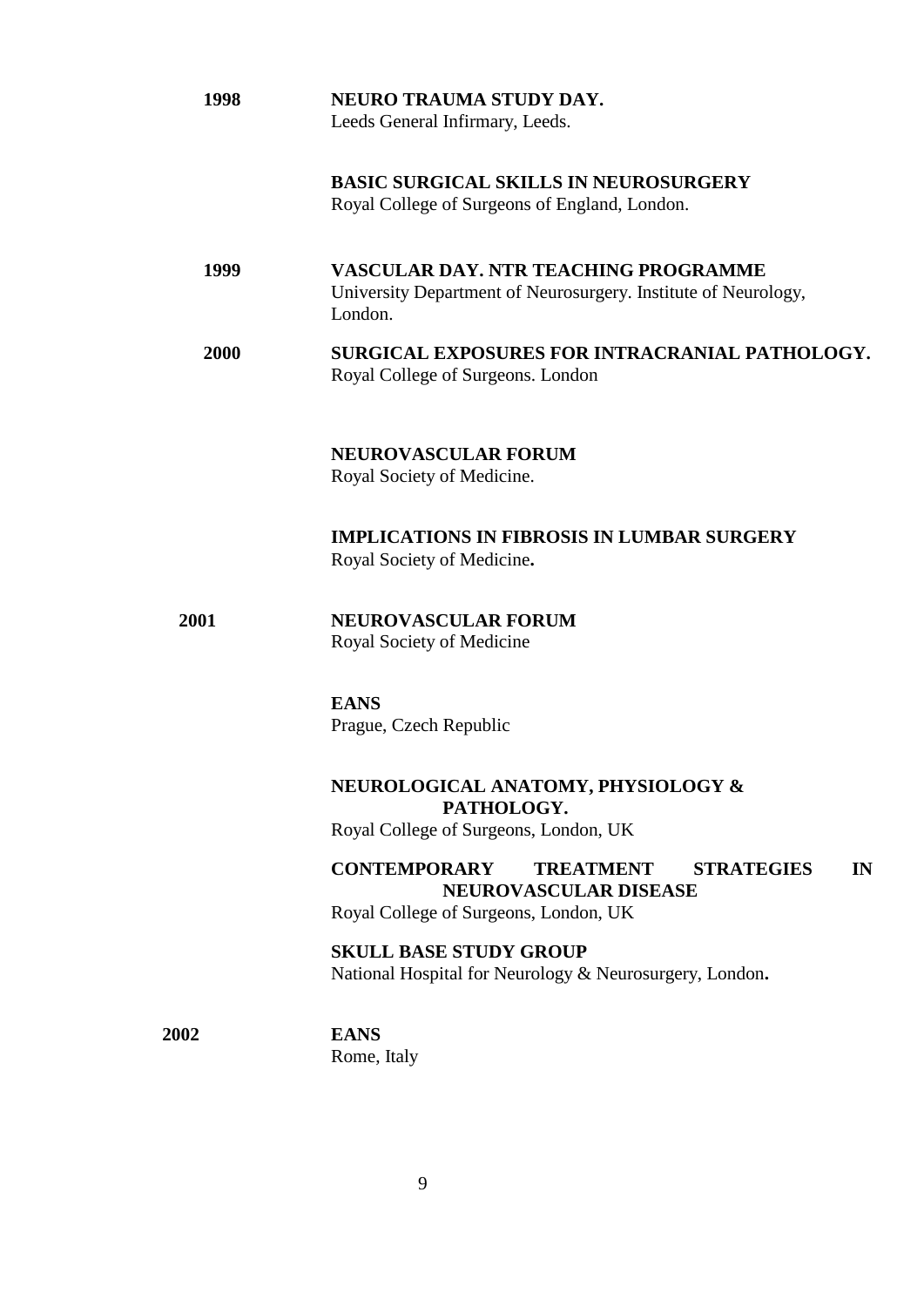#### **SKULL BASE STUDY GROUP**

National Hospital for Neurology & Neurosurgery, London

**ESPN** La Manga del Mar Menor, Murcia , Spain

**NEUROVASCULAR FORUM** Royal Society of Medicine **2003 PRACTICAL STATISTICS FOR MEDICAL RESEARCH (PSMR)** 

**COURSE** University College London (UCL), London, UK

> **RESEARCH METHODS FOR CLINICAL TRIALS** Birmingham Clinical Trials Unit, Birmingham , UK

**EANS** Amsterdam, Holland

**2004 CLINICOCONFERENCE ON PITUITARY DISEASE** Royal college of physicians, London, UK

## **Neurosurgical Training**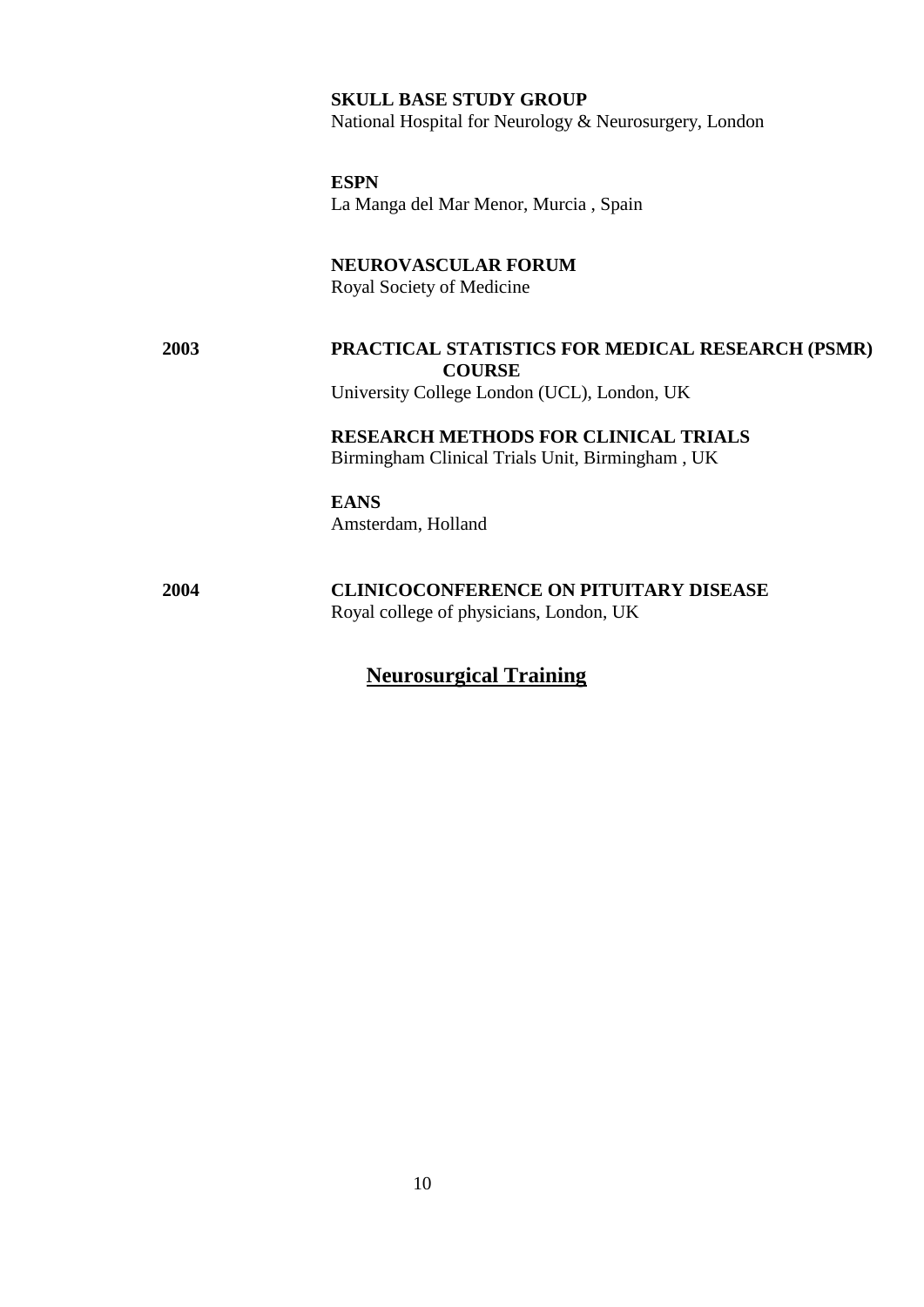#### **SPR in Neurosurgery North Thames Rotation Scheme**

**1. Royal Free Hospital RFH (1999-2000; 18 months )** *Specialist Registrar General neurosurgery Skull base surgery*

**2. National Hospital for Neurology & Neurosurgery NHNN (2000-2001; 12 months)** *Specialist Registrar Vascular neurosurgery Complex spinal surgery*

**3. Great Ormond Street Hospital for Children. GOS (2001-2002; 6 Months)** *Specialist Registrar Paediatric neurosurgery*

**4. National Hospital for Neurology & Neurosurgery NHNN (2002-2003; 18 months)** *Spinal Fellow*

*5.* **National Hospital for Neurology & Neurosurgery NHNN (2003-2004; 6 months)** *Specialist Registrar Pituitary surgery*

*6.* **National Hospital for Neurology & Neurosurgery NHNN (2004-2004; 6 months)** *Oncology neurosurgery*

**Haywards Heath. Locum Registrar Neurosurgery.**

After this period of time I have worked in Neurosurgery, I have: not only enjoyed getting exposed to a large variety of neurosurgical procedures but more importantly I have had the opportunity of starting to build the confidence to make appropriate clinical and surgical decisions in many of these neurosurgical patients.

*Teaching commitments*: I was directly responsible to run the clinical and operative audit meetings. I have also presented articles in the monthly journal club. The SHO teaching program has been organised by me with the supervision of my consultant. I was also involved in teaching  $4<sup>th</sup>$  and  $5<sup>th</sup>$  year medical students as well as independent teaching sessions for our SHO's.

#### *Clinical Duties / Operative Experience:*

My work consisted mainly in attending theatre sessions, clinics and making sure that the wards were well looked after.

I have worked for a number of Neurosurgical consultants over this period of time. I have had the opportunity to cover various specialities whilst working at the different units: **RFH**: General, Vascular, Base of skull. **NHNN**: Vascular, Complex spine

+ Base of Skull. **GOS** Paediatric. I have managed to do a good amount of surgical interventions with and without supervision.

#### *Administrative Duties*

I was responsible to do the discharge summaries of any patient who was admitted under the care of any of my consultants equally I liased with GP's and patients for admission and I also organised the theatre lists.

During the period of 4 weeks I was attached to Mr. J. Norris who has got a special interest in vascular neurosurgery. I was in a 1 in 4 on call rota.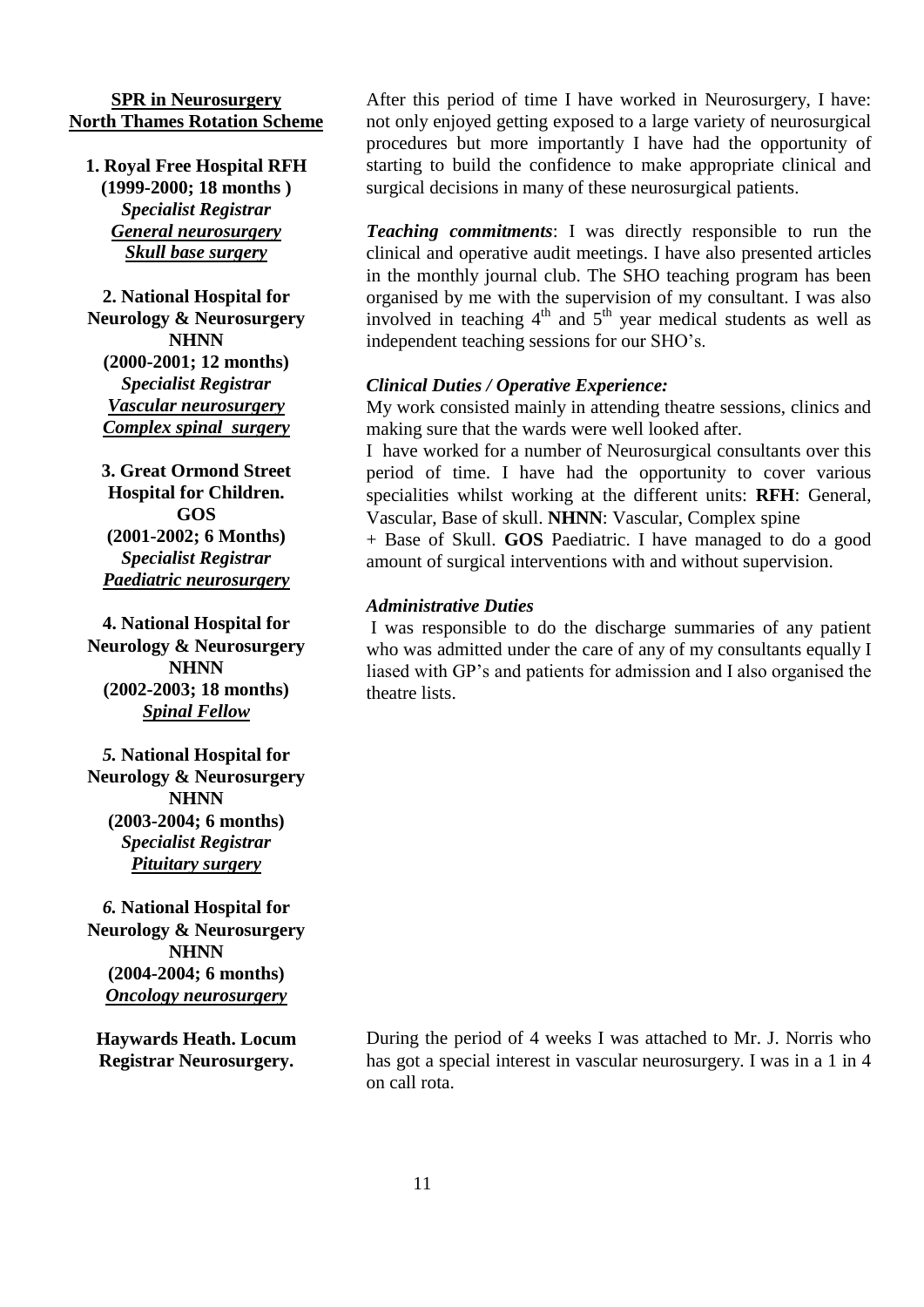**Leeds. Honorary research Fellow in Neurosurgery.** During this period I was involved with a research project looking at risk factors in myelopathic patients. I also had time to finish small projects and papers that I started while working as an SHO.

**Leeds. Locum Registrar in Neurosurgery.** My duties consisted on four elective and one acute theatre sessions, one follow-up and a new patient's clinic every week. I was involved in the teaching session, taking active part in the discussions of the day. I had the opportunity of extending my "hands on" experience by doing supervised by my consultant, lumbar discectomy and lumbar laminectomy. I was on call with a Senior Registrar performing Acute Subdural, Vp shunts and craniotomies for tumours.

**Leeds. Senior House Officer in Neurosurgery.** The Neurosurgical Unit is newly formed, covering 2.7 million populations. The department consists of 72 beds (6 HDU) plus 8 ITU, staffed by six consultants, five registrars, one research registrar and six senior house officers.

*Teaching Commitments:*

The unit has an organised weekly programme, incorporating registrar presentations, journal club and mortality-morbidity audit meetings. There are also x-ray, neuropathology and ITU tutorials and presentations. As part of my responsibilities, I taught nurses, medical students and junior SHO's.

#### *Clinical Duties / Operative Experience:*

My clinical duties as SHO consisted of three, weekly clinics, including one for new patients. I gained wide local experience in the management of the acute and postoperative patients, and gained good 'hands on' experience in basic emergency neurosurgical procedures.

**Basic Surgical Training 1. East Surrey Hospital 2. St Georges Medical School 3. Oldchurch Hospital 4. Northern General Hospital 5. Rochdale infirmary.** During this period of time I had the opportunity of getting exposed to various surgical specialities. As a born surgeon I did enjoyed all parts of surgery and I took the advantage of having excellent consultants, who took me through a wide variety of surgical procedures. I also spend some time doing small pieces of research, which allowed me to write some papers.

During that time I also took on the ATLS, MIMMS and APLS courses as well as the Advanced Cardiac Support, courses that undoubtedly helped me to get my exams, which I managed to pass in February 1998.

**LANGUAGES** English, Spanish and catalan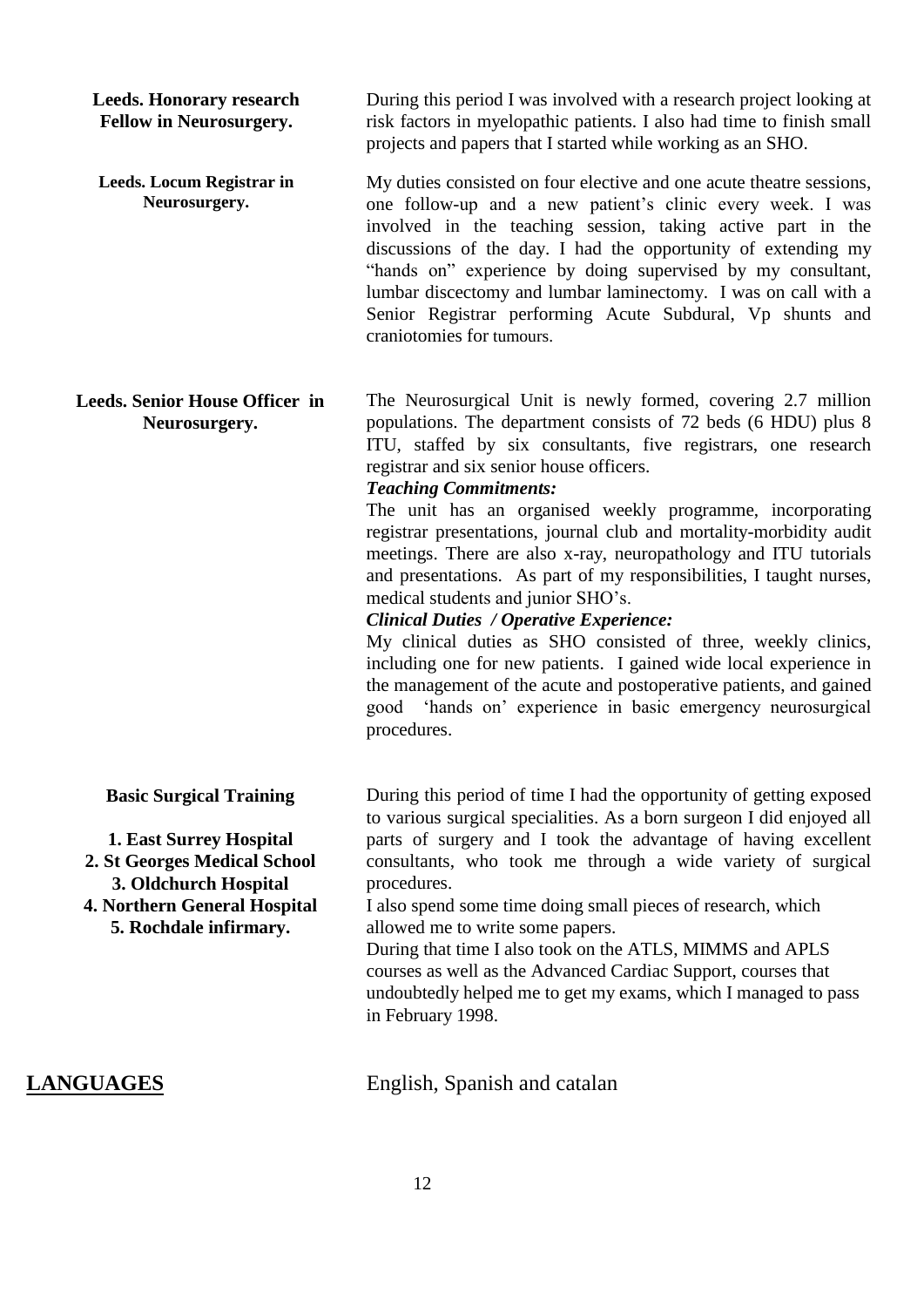**PERSONAL INTERESTS** Tennis, Travelling,, Fly-fishing, Sailing. I enjoy Opera.

## **Neurosurgical Experience: in Underdeveloped African Countries**

Since 2008 , I have visited amongst different ONG´s ( Non Gubernamental Organizations) various Subsaharian countries with the view of organizing Neurosurgical care. The countries were we had inspected are Mali, Ghana, Benin, Kenia, Tanzania and Zanzibar. We have collaborated and organized during weekly missions with local doctors, ,newly born neurosurgical centres, training local doctors in ward organization and surgical skills. Whilst my presidency of the EANS I have instituted a training program were last year European residents will have the opportunity in giving support to those newly created neurosurgical centres in underdeveloped African countries to guarantee continuity and complication solutions. Missions are organized weekly or every two weeks , living the patients unattended for, sometimes, large period of time, without neurosurgical assistance. This project is a personal goal and I intent to pursue it with the assistance of WFNS ( World federation of Neurosurgical Societies). Local African new centres are queing to get this, free , EANS directed, neurosurgical manpower support.

## **Member of societies:**

WFNS( World Federation Neurosurgical Societies from 2006 EANS ( European Association Neurosurgical Societies) from 2008 CSRS ( Cervical Spine Research Society)from 2008 SENEC( Sociedad Española de Neurocirugia) from 2009 SCNCR ( Catalan society of Neurosurgery) from 2005 AOSPINE from 2011

## **PUBLICATIONS**

- **1. Choroid plexus papillomas of the III ventricle in infants** Costa JM, **Lafuente J**, Ley L, Claramunt E; Childs Nervous System. 13(5): 244-9, 1997 May
- **2. Central Pontine Myelolysis, a rare postoperative complication.** Kendall R, **Lafuente J**, Hosie KB; Journal of the Royal Society of Medicine, 90(8): 445-6, 1997 Aug.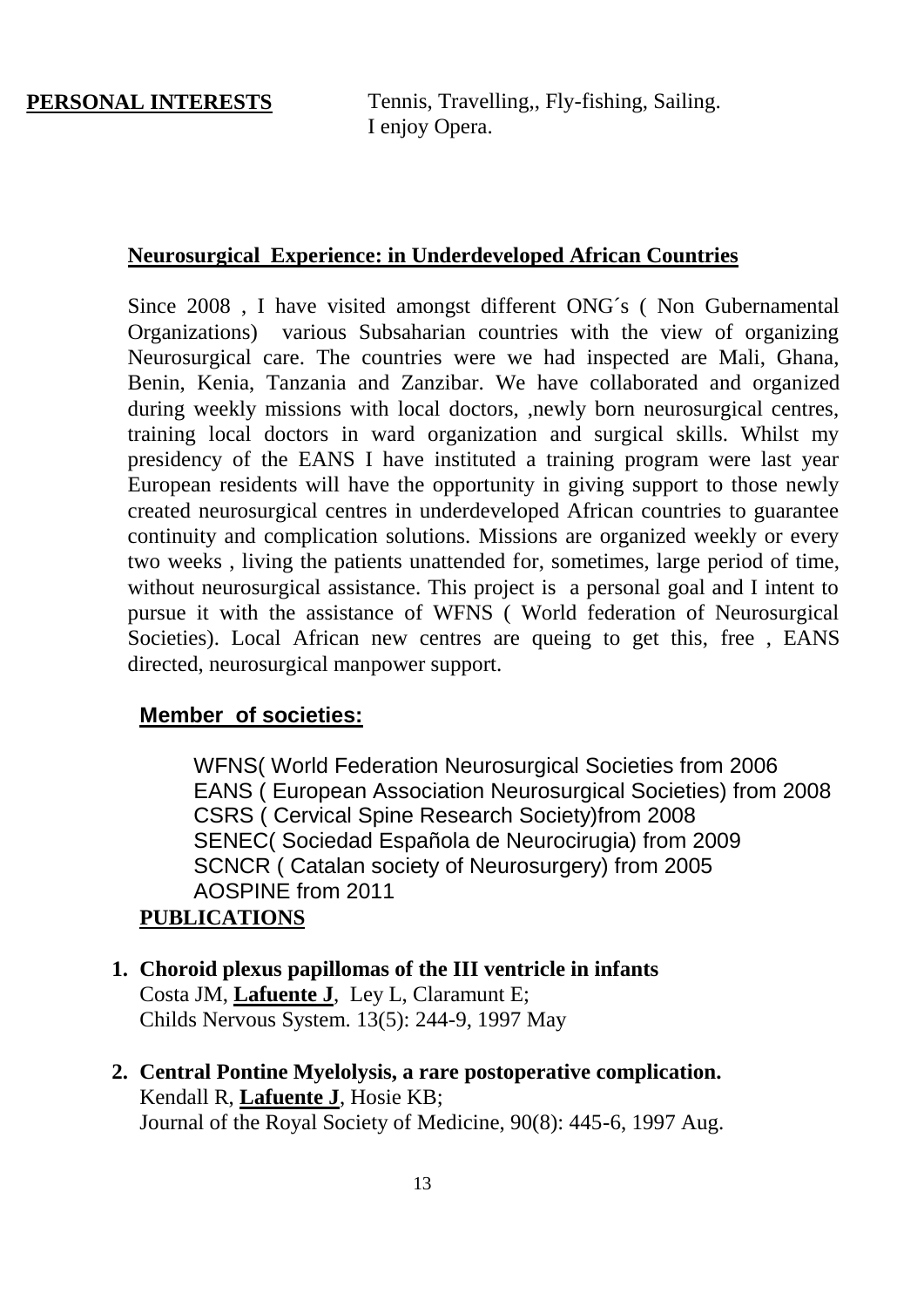- **3. Meningioma recurrence at different site masquerading as a Subdural haematoma.** Timothy J, **Lafuente J**, Marks P.V. Journal of Neurosurgery. 1999 Sep; 91(3):496-8.
- **4. High Dependency Units are associated with fewer Cardio-Respiratory complications for surgical patients** Jones HJS, Coggins R, **Lafuente J**, De Cossart L. Br J Surg. 1999 Dec;86(12):1578-82.
- **5. Full recovery following a ruptured spinal arteriovenous malformation confined to the subarachnoid space causing cauda equina syndrome.** Timothy J, Dominguez C**, Lafuente J** and Marks P. Journal of Clinical Neuroscience Vol.7, No. 5, September 2000 pp. 460-462
- **6. Primary low-grade B-cell lymphoma of mucosa-associated lymphoid tissue of the dura mimicking the presentation of an acute subdural hematoma. Case report and review of the literature. 7.** Goetz P, **Lafuente J**[, Revesz T, Galloway M, Dogan A, Kitchen](http://www.ncbi.nlm.nih.gov/entrez/query.fcgi?cmd=Retrieve&db=PubMed&list_uids=11883850&dopt=Abstract)  [N.](http://www.ncbi.nlm.nih.gov/entrez/query.fcgi?cmd=Retrieve&db=PubMed&list_uids=11883850&dopt=Abstract)

Journal of Neurosurg. 2002 Mar; 96(3):611-4.

- **7. Surgical procedures for posterior fossa tumours in children: does craniotomy lead to fewer complications than craniectomy?** Gnanalingham KK, **Lafuente J**, Thompson D, Harkness W, Hayward R J Neurosurg. 2002 Oct; 97(4):821-6
- **8. The natural history of ventriculomegaly and tonsillar herniation in children with posterior fossa tumours--an MRI study.** Gnanalingham KK, **Lafuente J**, Thompson D, Harkness W, Hayward R**.** Pediatr Neurosurg. 2003 Nov;39(5):246-53.
- **9. Intraventricular migration of a Rickham reservoir: endoscopic retrieval.** Gnanalingham KK, **Lafuente J**, Harkness W. Childs Nerv Syst. 2003 May 10
- **10.Intracranial aneurysm surgery and its future.** Maurice-Williams RS, **Lafuente J** J R Soc Med. 2003 Nov; 96(11):540-3.
- **11.MRI study of the natural history and risk factors for pseudomeningocele formation following posterior fossa surgery in children**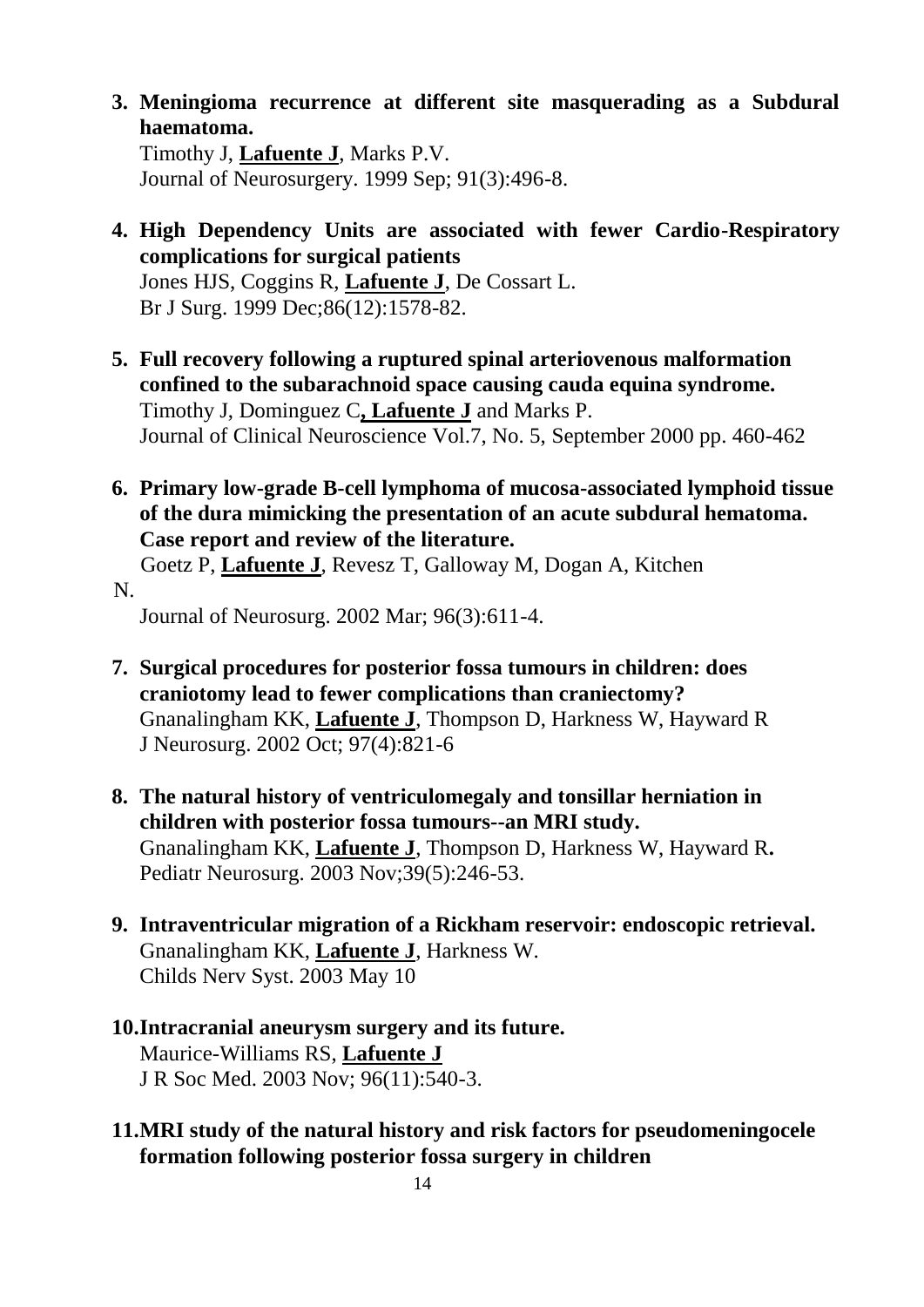Gnanalingham KK, **Lafuente J**, Thompson D, Harkness W, Hayward R British Journal of neurosurgery, 2003 Dec; 17(6):530-536

## **12.Ruptured intracranial aneurysms: the outcome of surgical treatment in experienced hands in the period prior to the advent of endovascular coiling**.

**Lafuente J,** Maurice-Williams RS J Neurol Neurosurg Psychiatry. 2003 Dec; 74(12): 1680-4.**.**

## **13.Isolated diastasis of cranial sutures: unusual presentation of a blocked shunt in an infant.**

Gnanalingham KK, **Lafuente J**, Cheng D, Harkness W,Thompson D Childs Nerv Syst. 2005 Mar 23

## **14.Role of the C2 Articular Branches in Occipital Headache**: **An Anatomical Study**

Paluzzi A, Belli A, **Lafuente J**, Wasserberg J. Clin Anat. 2005 Aug 9

## **15.Percutaneous coagulation of choroid plexus to unblock the ventricular catheter using the Seldinger technique: preliminary report.**

Gnanalingham KK, **Lafuente J, Brew S,** Harkness W, Thompson D, Hayward R

Surg Neurol. 2005 Nov;64(5):440-3.

## **16.Biomechanical behaviour of an incidentally diagnosed silent corticotroph adenoma**

Benaiges D, Puig J, **Lafuente J**, Gimeno J, Prados M, Sagarra E, Flores-Le-Roux J

Neuro Endocrinol Lett. 2012;33(3):290-3**.**

## **17.Giant pseudoaneurysm as a delayed surgical complication in a patient operated on a giant neuroma of the vagus nerve: Case report and management considerations.**

Manzano-Lopez Gonzalez D,Rubino P, Mendivil Teran, P, Lafuente Baraza J, Conesa Beltran G. Arg Bras Neurocir 33 (4): 368-74, 2014 ISSN 0103-5355 Disponible en http//portalsbn.org/painel/uploads/arquivos/abn 34 4 final.pdf

#### **18.Unusual case of posterior fossa syndrome and bilateral hypertrophic olivary degeneration after surgical**

15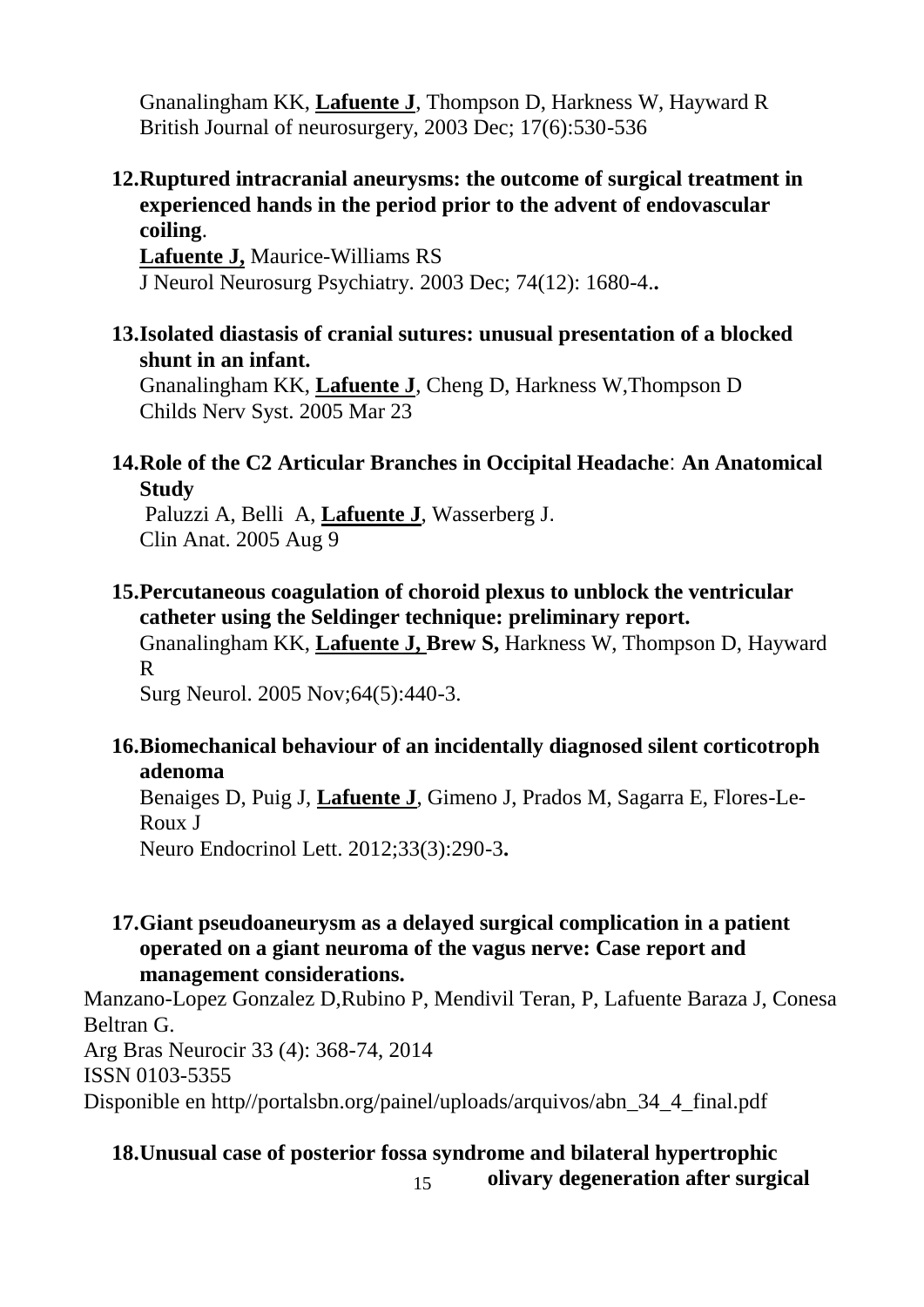## **removal of a large fourth ventricle ependymoma in an adult.**

Manzano-Lopez Gonzalez D, Conesa Bertran G, **Lafuente Baraza J.** Acta Neurochir (Wien). 2015 Jul;157(7):1271-3. doi: 10.1007/s00701-015- 2442-4. Epub 2015 May 9. PMID: 25956396

## **19.Severe Bradicardia after topicaluse of papaverine during a pons cavernoma surgery**

Manzano-Lopez Gonzalez D, Conesa Bertran G, Lafuente Baraza J. Int J Neurol Neurotherapy 2015,2-4. open access ISSN: 2378-3001

**20.**

## **BOOK CHAPTERS**

**1. Diagnostico diferencial y tratamiento del dolor facial de origen neurológico.**

La importancia del funcionalismo craneofacial, editorial AMOLCA, Editor: Eduardo Padrós. ( 2004)

**2. El abordaje lateral extremo (ale) en el tratamiento de la patología en la proximidad del agujero magno.**

Tratado de Columna ( 2005) Editor: Jose Barbera

**3. Lesion Medular Aguda**

Actualización y controversias en el manejo del paciente politraumatizado Editorial Bristol-Myers Squibb. 2009 Editors: J Castaño, J Castillo, F Escolano, Ll Gallart, A Montes y E Samso

# **4. Innovations in Anterior cervical Spine surgery**

Operative Neurosurgical Techniques  $(5<sup>th</sup> Edition)$ Editorial: Saunders- Elsevier Editors: Schmidek & Sweet

**5. Patologia de la Region Craneo Cervical. Tratamiento quirúrgico por via anterior**

Editorial : Panamericana Editors: R Gonzalez & H Koller (2015)

4 more chapters in preparation

## **EDITORIAL LETTERS**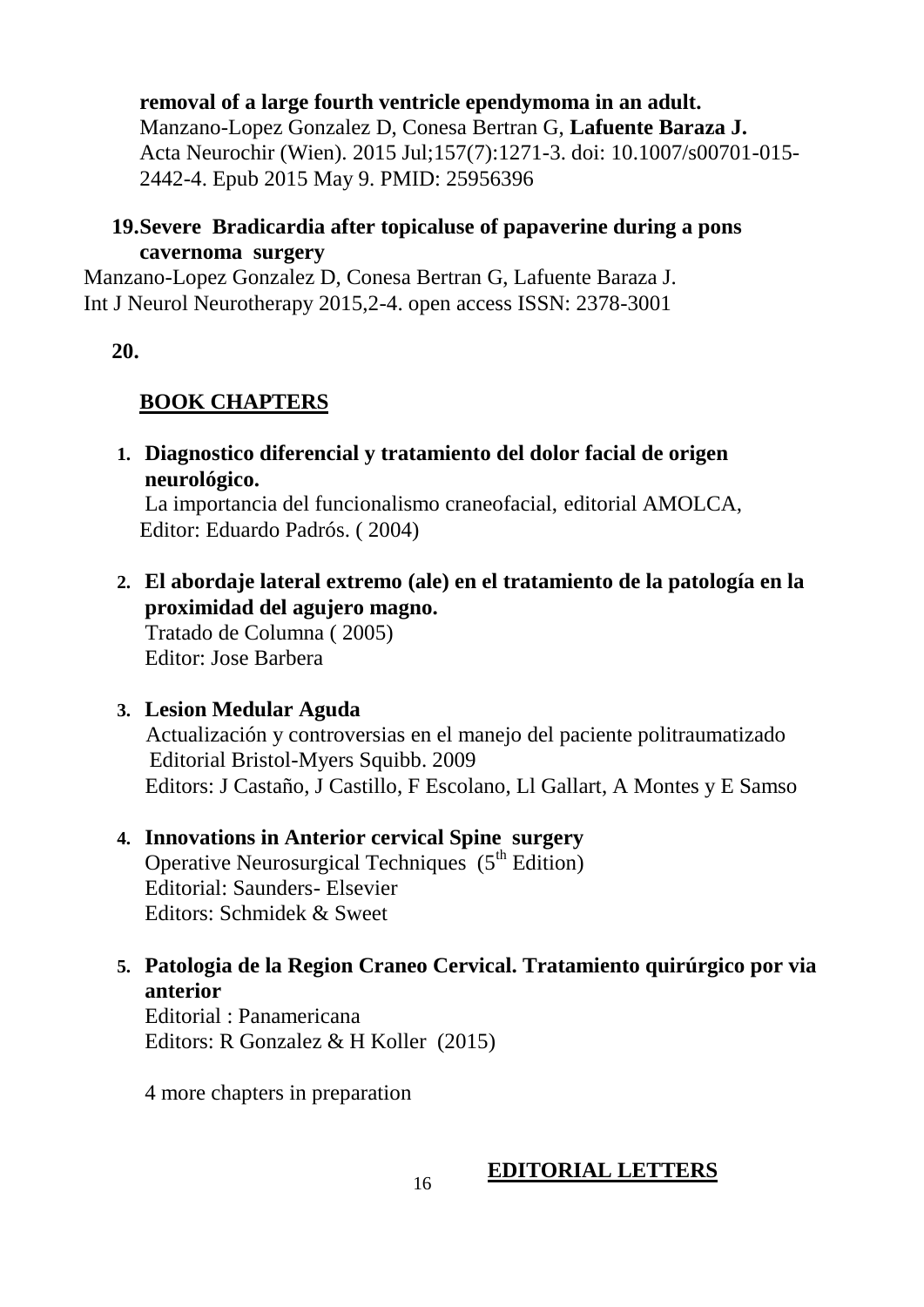**1. Letter from the President of the EANS**

Acta Neuroquirurgica ( Wien) 2018 Jan;160(1):1. doi: 10.1007/s00701-017- 3376-9. Epub 2017 Nov Lafuente, J

**2. Editorial del presidente de la sociedad europea de Neurocirugia** Neurocirugia (Astur). 2017 Nov - Dec;28(6):259. doi:10.1016/j.neucir.2017 . 10.002. Spanish

Lafuente ,J

## **PERSONAL PRESENTATIONS**

- **1. The adequacy of cervical radiographs in head injury transferred patients.** Society of British Neurological Surgeons. Brighton. 25<sup>th</sup> September 1998.
- **2. Evaluation of Zero drift of Codman ICP Monitor.** North of England Neurological association, Leeds.  $20^{th}$  November 1998.
- **3. Does a correlation exist between clinical outcome and increased T-2 weighted signal on MRI in patients who present with a cervical**  myelopathy and undergo surgical decompression?<br>134<sup>th</sup> SBNS Meeting in Leeds. 22<sup>nd</sup> April 1999  $134<sup>th</sup>$  SBNS Meeting in Leeds.
- **4. "Precisión del monitor de presión intracraneal Codman y su relevancia clinica"** IV Meeting of the Society of Spanish Neurological Surgeons May 1999.
- **5. Hematoma intracraneal secundario a una ruptura aneurismática. La importancia de la.**

## **intervencion quirurgica.**

IV Meeting of the Society of Spanish Neurological Surgeons May 1999.

**6. Acceptabilidad de la radiografia cervical en pacientes transferidos con traumatismo.**

## **cranioencefalico severo.**

IV Meeting of the Society of Spanish Neurological Surgeons May 1999.

**7. Radioterapia estéreo táctica fraccionada y de radio múltiple ( SMART) como tratamiento de los neurinomas** 

17

**del nervio acustico.**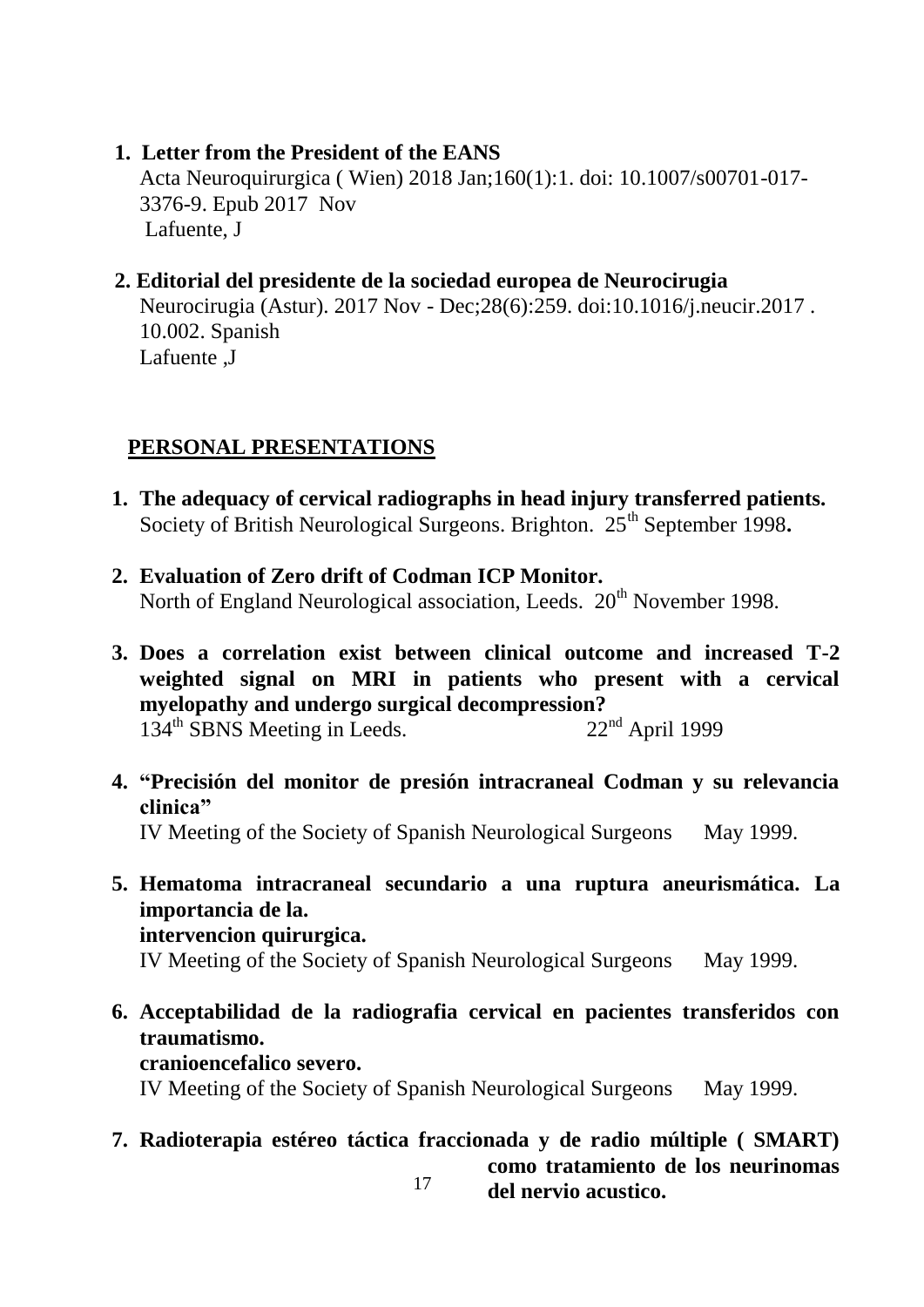V Meeting of the Society of Spanish Neurological Surgeons May 2000.

- **8. Tratamiento de los aneurismas cerebrales. El papel de la cirugía.** V Meeting of the Society of Spanish Neurological Surgeons May 2000.
- **9. SAH and Intra-ventricular Haemorrhages** Diploma in Clinical Neurology in Queen Square, April 2001
- **10.Spinal Meningiomas. Surgical Results of 184 consecutive Cases.** 138<sup>th</sup> Society of British Neurological Surgeons meeting. Wimbledon Sept 2001.
- **11.Spinal Meningiomas. Surgical Results of 184 consecutive Cases.** 51st Congress of Neurological Surgeons (CNS), San Diego California USA, October 2001

## **12.Maxillotomy. An approach for the Skull Base.**

1 st Skull Base Study Group, Queen Square, London, Nov 2001

## **13.Approaches to the Cerebello-Pontine angle**

3<sup>rd</sup> Skull Base Study group, Queen Square, London, Feb 2002

**14.A prospective Multi-centre Evaluation of a Novel Cervical Disc Replacement.**

Brit Spine, Birmingham, UK, Feb 2002

- **15.Estudio Multi-céntrico evaluando la novel prótesis discal de Bryan** VII Congreso de la sociedad española de Neurocirugía. Santiago de C, España, May 2002
- **16.Meningiomas Espinales. Resultados quirúrgicos de 184 casos consecutivos** VII Congreso de la sociedad española de Neurocirugía. Santiago de C, España, May 2002
- **17.Cervical Meningiomas. Surgical results of 70 consecutive cases** CSRS, Paris, June 2002

#### **18.Discos Cervicales Artificiales** I Congreso de la Sociedad de Neurocirugia de la CAM, Madrid, Nov 2002.

**19.Surgical approaches to the posterior fossa: Does craniotomy lead to fewer**  than craniectomy ?' British Skull Base Society, London Dec 2002.

18 \***Price Award**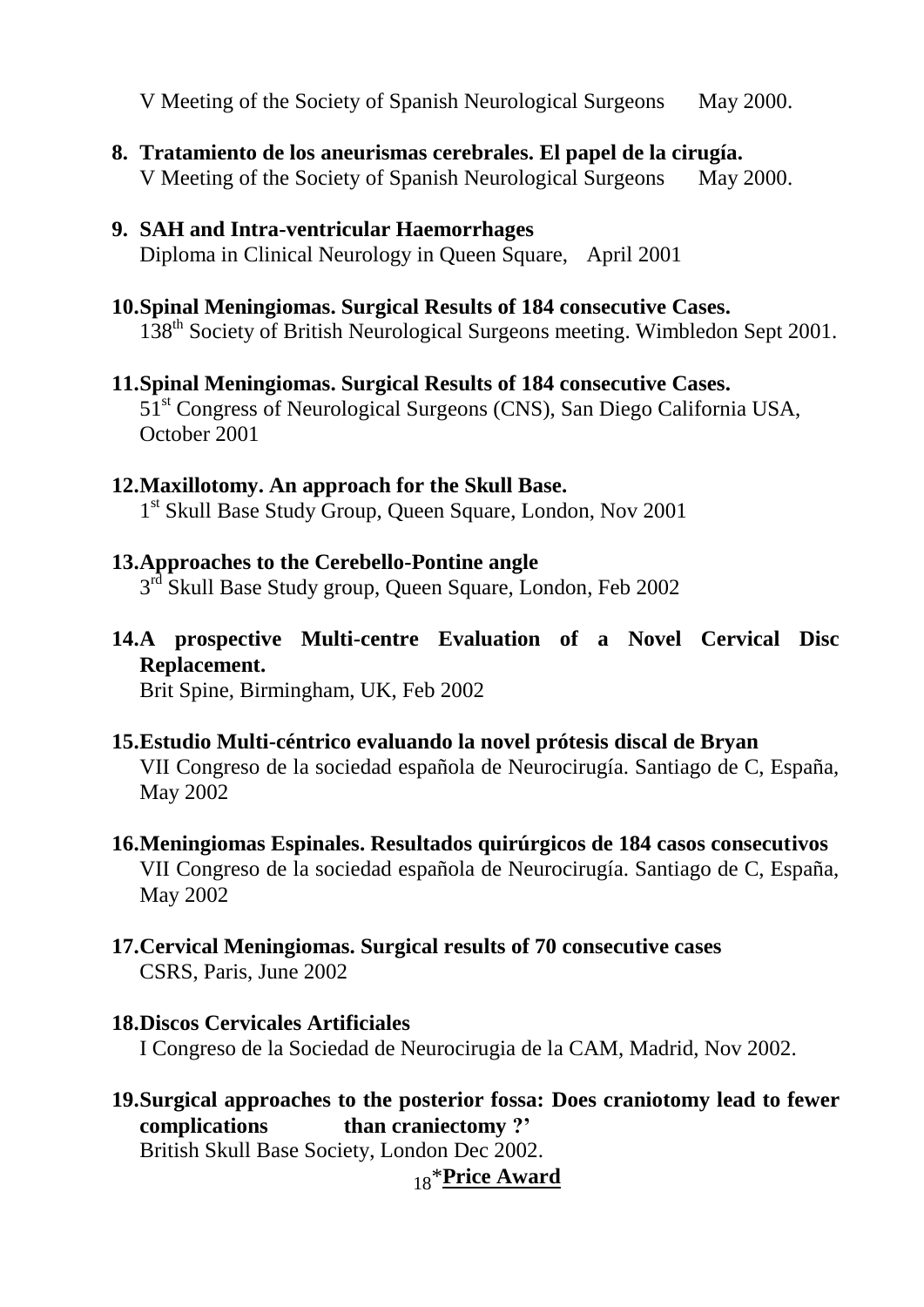**20.Surgical approaches to the posterior fossa: Does craniotomy lead to fewer complications than craniectomy ?'**

European Skull Base Society Meeting. Barcelona, Spain March 2003.

**21.Association of** *APOE* **ε4 with Cervical Spondylotic Myelopathy** 

BNRG (British Neurosurgical Research Group), Magdalene College, Cambridge, UK March 2003

**22.Subdural Empyemas in Children. Surgical management revisited Lafuente J,** Gnanalingham K, Hayward R, Harkness W, Thompson D SBNS, Belfast, Northern Ireland. UK, April 2003

## **23.Avances en Cirugia de Columna**

## **Lafuente J**

VIII Congreso de la sociedad española de Neurocirugía. Alicante, España, May 2003

## \***Visiting Professor**

**24.Subdural Empyemas in Children. Surgical management revisited LafuenteJ**

Grand Round, Great Ormond Street Hospital, London, May 2003

**25.Association of** *APOE* **ε4 with Cervical Spondylotic Myelopathy** 

**Lafuente J**, Casey ATH, Nicoll JA, Stewart J, Singh A, Crockard HA CSRS, Barcelona, June 2003. **\*Mario Boni Award Winner**

**26.CEDRIC Trial. A double blind randomized controlled trial comparing an artificial disc replacement and an interbody Cage for the treatment of cervical spondylotic disease. Lafuente J,** Casey ATH

CSRS, Barcelona, June 2003.

- **27.Association of** *APOE* **ε4 with Cervical Spondylotic Myelopathy Lafuente J**, Casey ATH, Nicoll JA, Stewart J, Singh A, Crockard HA European Congress of Neurosurgery, September 2003.
- **28.CEDRIC Trial. A double blind randomized controlled trial comparing an artificial disc replacement and an interbody Cage for the treatment of cervical spondylotic disease.**

**Lafuente J,** Casey ATH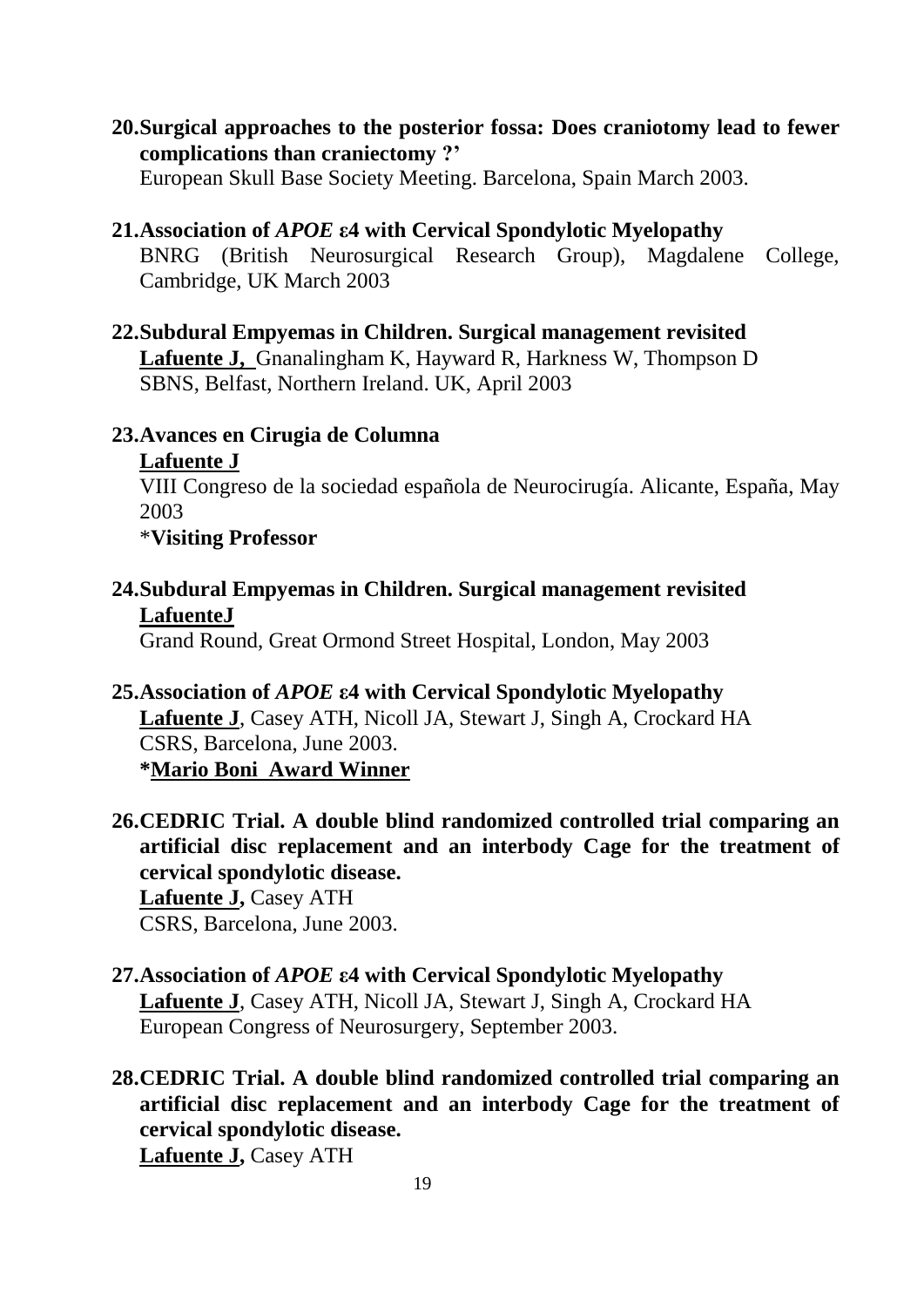European Congress of Neurosurgery, September 2003.

# **29.Association of** *APOE* **ε4 with Cervical Spondylotic Myelopathy**

**Lafuente J**, Casey ATH, Nicoll JA, Stewart J, Singh A, Crockard HA North American Spine Society, October 2003.

## **30.Lecture and defense of the PhD thesis**

**"Arthroplasty as an alternative to arthrodesis in the treatment of cervical spondylosis". Lafuente J.** April 2004

## **31.Adjacent Segment Degeneration in Cervical surgery** Lafuente J, Casey ATH, Crockard HA SBNS, Oxford UK, April 2004.

## **32.Asociación de la Apolipoproteina e4 con espondilosis cervical mielopática Lafuente J,** Casey ATH.

IX Congreso de la sociedad española de Neurocirugía**,** Santander, Spain. Mayo 2004

**33.Experiencia con la prótesis cervical de Bryan. Dos años de seguimiento.** Lafuente **J**, Casey ATH.

IX Congreso de la sociedad española de Neurocirugía**,** Santander, Spain. Mayo 2004

## **34.The future of cervical arthroplasty**

IX congress of Portuguese neurosurgical society, Estoril, May 2004. **\*Visiting professor**

## **35.Adjacent Segment Degeneration in Cervical surgery** Lafuente J, Casey ATH, Crockard HA

CSRS, Oporto, Portugal. June 2004.

## **36.Rationale en el uso de las artroplastias discales**

**III Congreso de la Sociedad e Neurocirugía de la Comunidad Autónoma de Madrid**.

Madrid, España, Nov 2004. **Lafuente J**

## **37.Rationale en el uso de las artroplastias discales**

20 **Madrid**.**III Congreso de la Sociedad e Neurocirugía de la Comunidad Autónoma de**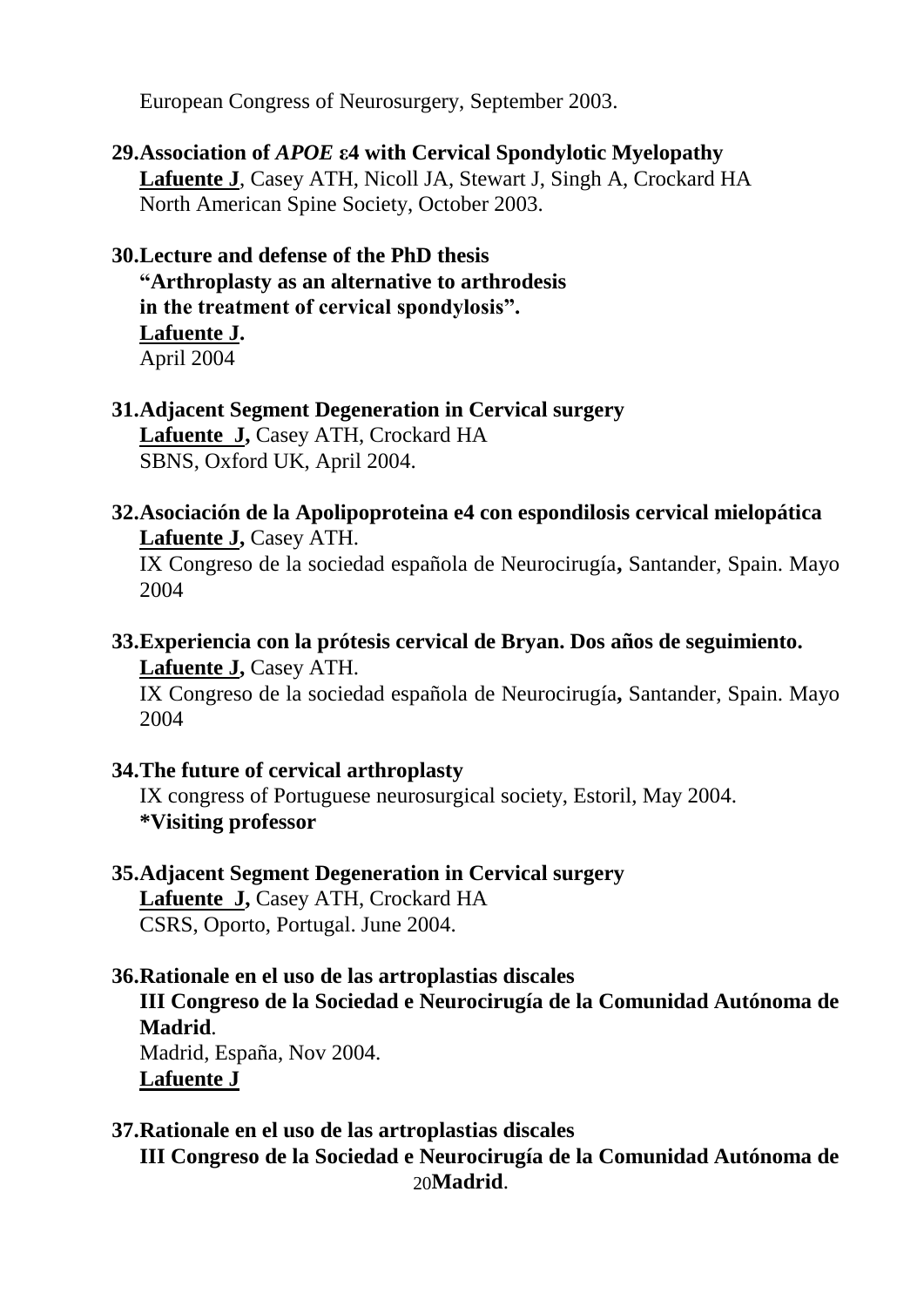Madrid, España, Nov 2004. **Lafuente J Invited Profesor**

**38.Simposium Internacional sobre Patología de la Columna Vertebral** Bilbao, España, Feb 2005 **Lafuente J Invited Profesor**

**39.Mielopatía Cervical, nuevo test con factor pronostico. III Curso de Cirugía Vertebral** Barcelona, España, April 2005 **Lafuente J Invited Profesor**

**40.Incidencia del segmento adyacente en artrodesis cervical. Seguimiento a 10 años. Neuroraquis** Jerez de la Frontera, España, May 2006 **Lafuente J**, Joly C, Rimbau J, Cano P, Martin S

#### **41.Research Methods in Spine and peripheral nerve**

Lisboa, June 2007 **Lafuente J EANS Research and Methodology Invited Profesor**

#### **42.Spinal Intradural Tumours**

**Lafuente J EANS Spine 1: Cervical Spine** Opatija, Croacia, Dec 2007

## **43.Espondilosis anquilopoyetica. Tratamiento en mielopatia cervical. Societat catalana de Neurocirurgia Lafuente J** Baqueira Beret, Feb 2008

**44.Protocolo "disco vivo" Lafuente J Neuroraquis** Bayona, March 2008 **Invited Profesor**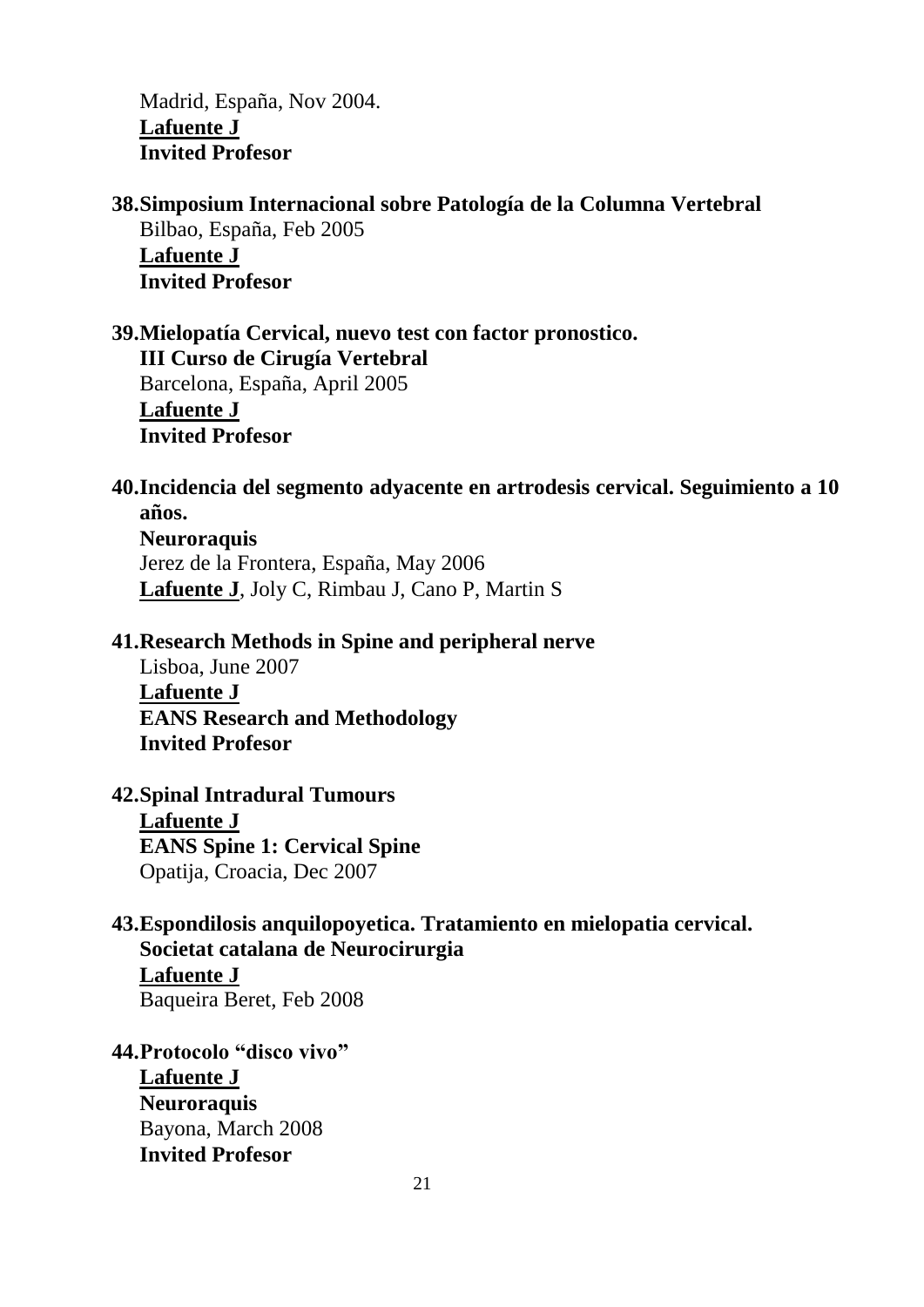**45.Pasado, Presente y futuro de las artroplastias cervicales Lafuente J Neuroraquis** Bayona, March 2008 **Invited Profesor**

**46.AO Clasification of thoraco lumbar fractures Lafuente J EANS Spine 2: Thoraco- Lumbar Spine**

Opatija, Croacia, Nov 2008

## **47.Extramedulary tumours**

**Lafuente J EANS Spine 2: Thoraco- Lumbar Spine** Opatija, Croacia, Nov 2008

## **48.Infected metalwork: Management**

**Lafuente J**

**EANS Spine 2: Thoraco- Lumbar Spine** Opatija, Croacia, Nov 2008

# **49.Tratamiento quirúrgico de la espondilolistesis lumbar.**

**Societat catalana de Neurocirugía Lafuente J**  Baqueira Beret, Feb 2009

**50.Tratamientos noveles para la patología lumbar degenerativa Societat catalana de Neurocirugía Lafuente J**  Baqueira Beret, Feb 2009

## **51.Innovations in the treatment of cervical spondylotic disease Neurosurgery and pain management**

**Lafuente J** Barcelona, Feb 2009

- **52.Evidence of novel treatments for the management of lumbar pain Neurosurgery and pain management Lafuente J** Barcelona, Feb 2009
- **53.Surgical treatment for lumbar espondylolisthesis**

22 **Neurosurgery and pain management**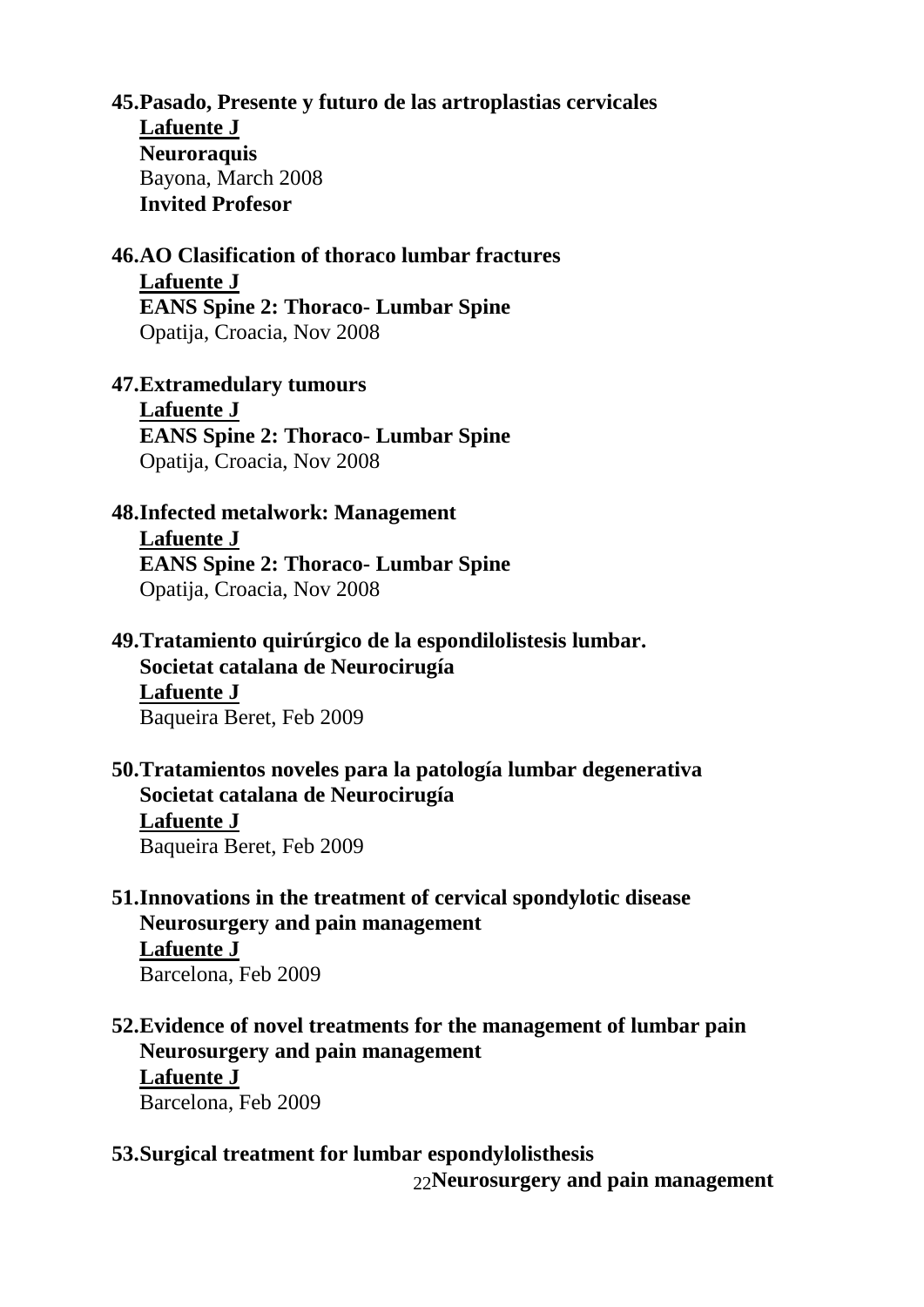**Lafuente J** Barcelona, Feb 2009

# **54.Extramedullary tumours Lafuente J**

**EANS Spine 1: Cervical Spine** Barcelona, Oct 2009

## **55.Posttraumatic syringomielia**

**Lafuente J EANS Spine 2: Cervical Spine** Barcelona, Oct 2009

#### **56.Cervical disc disease: surgical options: ACDF Lafuente J**

**EANS Spine 2: Cervical Spine** Barcelona, Oct 2009

## **57.Spine Fracture Classification. Lafuente J**

**EANS Training Course. Spine** Padova, Italy Feb 2010

## **58.Education and Training Spine in Neurosurgical Trainees. The EANS experience**

**Lafuente J SENEC** Madrid, May 2011

# **59.Vertebral Metastases. Management and Treatment.**

**Lafuente J Societat catalana de Neurocirugía**  Barcelona, Feb 2012

# **60.Hemostasis in Complex Spinal Surgery.**

**Lafuente J** La Coruña, Oct 2012

# **61.How to manage Complex Spine cases in Developing Countries. Lafuente J**

Bratislava, Oct 2012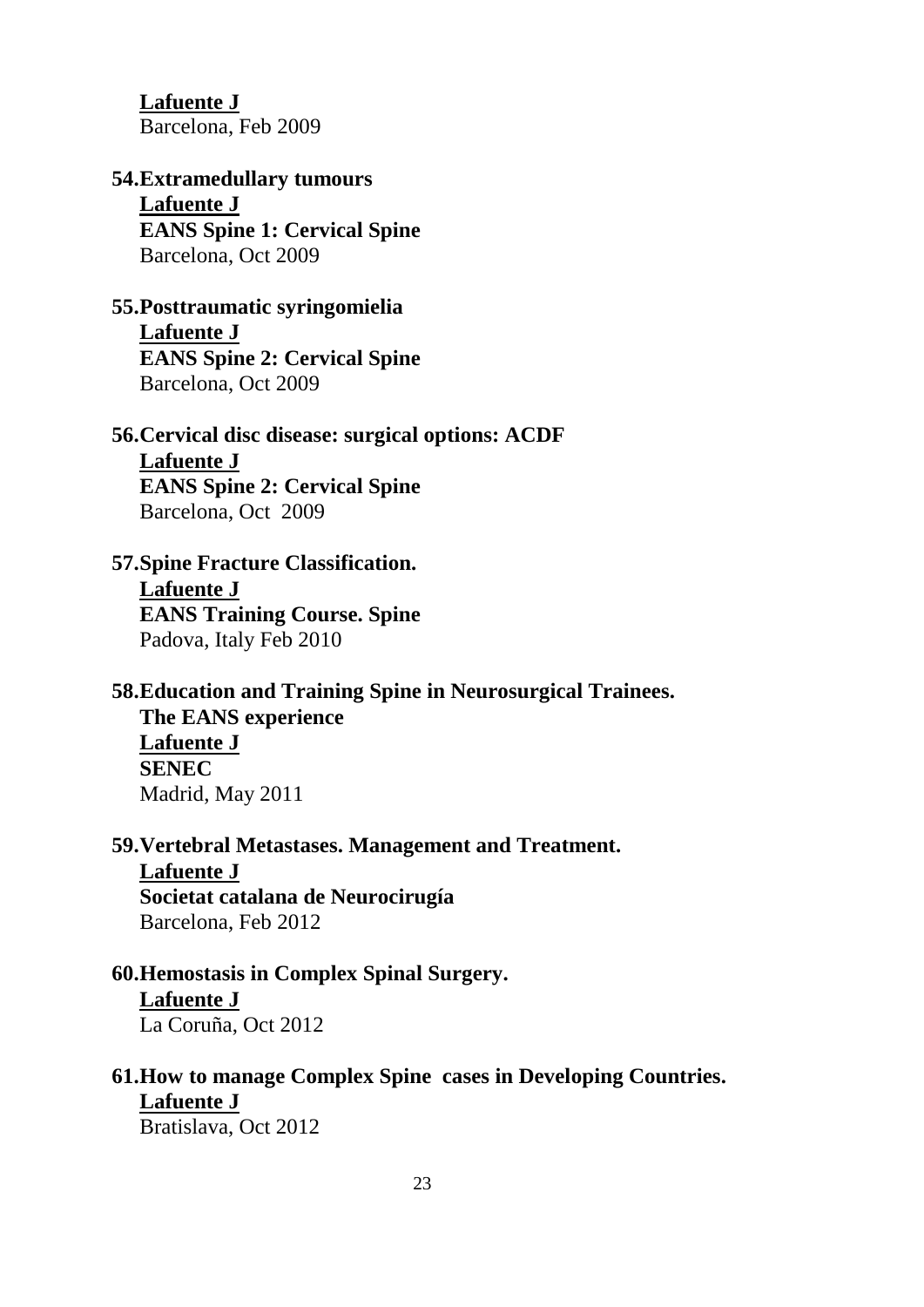## **62.Postraumatic siringomielia. Management**

**Lafuente J**

EANS Spine 1: Lumbar Spine Leiden 2012

**63. Tumores metastasicos de columna**

**Lafuente J**

SCNCR , Baqueira 2013

## **64.Adjacente Segment Degeneration: Myth or Reality**

Lafuente J SENEC, San sebastian 2013

**Percutaneous Anterior Odontoid screw**

**65.Lafuente J EUCMISS, Madrid 2013**

- **66.Vertebroplasty and radiofrequency in spine tumors Lafuente J** EUCMISS, Madrid 2013
- **67.Percutaneous Transpedicular screw placement under electro physiologic intraoperatiove monitorization. Clinical Outcome. Lafuente J** EANS, Tel Aviv 2013
- **68.Extramedullary tumours Lafuente J EANS Spine 1: Cervical Spine** Leyden 2013
- **69.Posttraumatic syringomielia Lafuente J EANS Spine 2: Cervical Spine**

Leyden 2013

- **70.**.**Neurocirugia Solidaria en Africa. Ayuda desde la EANS.** SENEC , Cadiz 2014
- **71.Integrated navigation and echography Better tool for localization of deep seated tumours.**

24 Avances en Neurocirugia, Ciudad real, 2014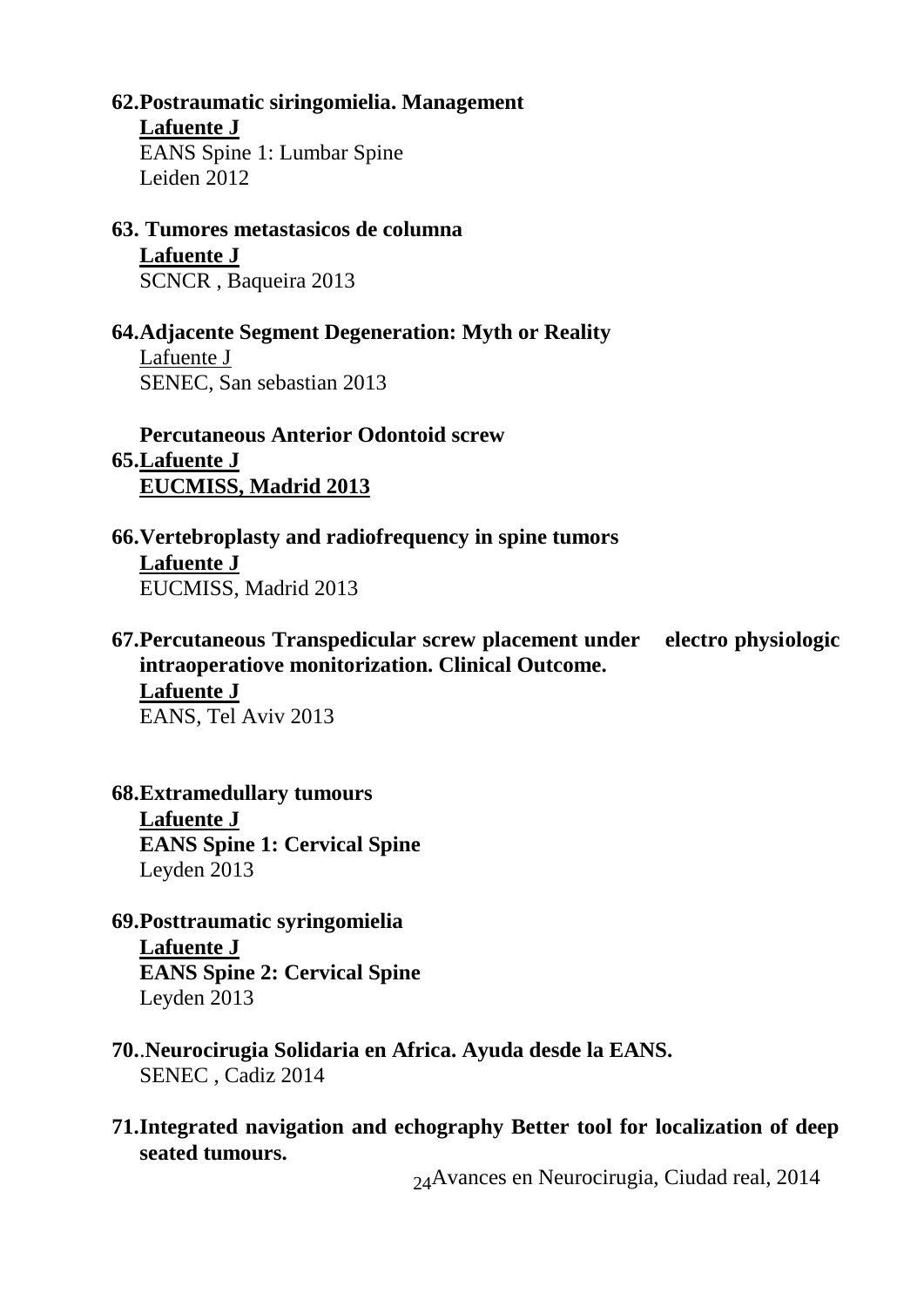#### **72. Metastatic spinal tumours. What´s new.?**

Innovations in Spine Surgery. Course for Residents Alicante 2014 Invited Speaker

**73.**Anterior Vs posterior approaches in the myelophatic patients WFNS Spine Section, , Aug 2014 Cartagena de Indias, Colombia Invited speaker

#### **74.Adjacent Segment degeneration Myth or reality**

EANS Annual Meeting Prague, Oct 2014 Invited speaker

#### **75.Spinal Infections**

EANS Annual Meeting Prague, 2014 Invited speaker

**76.**Posterior approaches to the cervical spine EANS Annual Meeting

Prague, 2014 Invited speaker

**77.**Neuronavigation in Lumbar Spine. Is it truly helpful? EANS Annual Meeting Prague, 2014 Invited speaker

#### **78.Adjacent Segment degeneration Myth or reality**

WFNS Spine Section Cartagena de Indias, Colombia Invited speaker

#### **79. Sacral Tumours**

AO Spine Symposium. Spinal Tumour and Infection Cape Town, Nov 2014 Invited Speaker

#### **80.Bacterial Infections in the spine**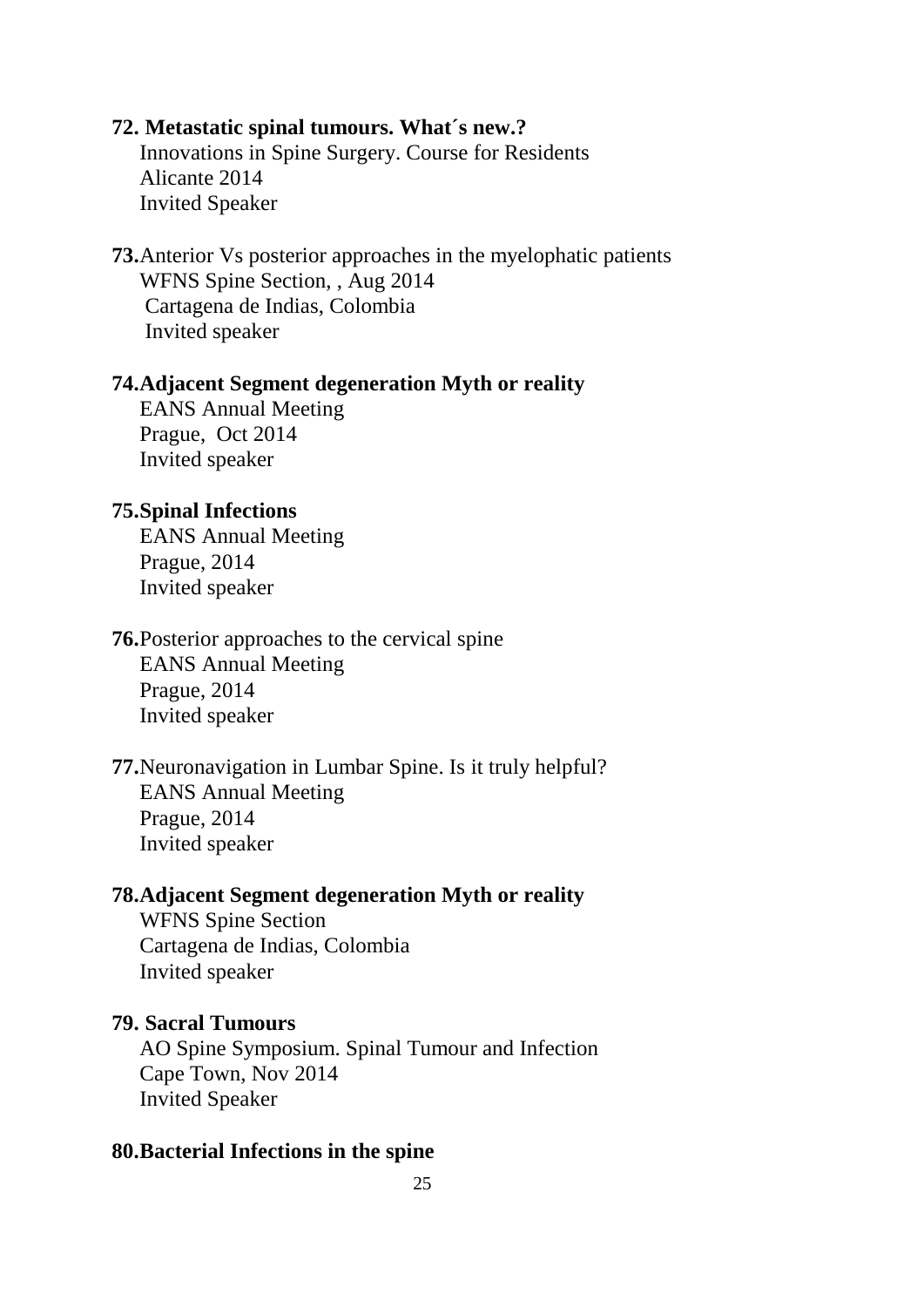AO Spine Symposium. Spinal Tumour and Infection Cape Town, Nov 2014 Invited Speaker

#### **81. Navegando por el Cerebro. Nuevas Tecnologias**

Joint Meeting Andaluza- Catalan Societies Almeria, March 2015 Invited Speaker

#### **82.Association of APo E with por outcome following dcompressive suregry for cervical spondylothic myelopathy.**

**BASS** Bath , march 2013 **Awarded Best Oral Presentation**

#### **83.Lesiones de la Union Craneo Cervical**

Curso interdisciplinario de Tumores Raquideos Valencia Marzo 2015

#### **84.Radiofrequency in Spinal Tumours**

**EUCMISS** Madrid June 2015 **Organizer** 

#### **85.Craneo vertebral Malformations**

Lisbon´s hands on Spine Cpurse Lisbon June 2015 Invited Speaker

#### **86.Fracturas de la chanela Occipito cervical**

Masterclass e- raquis Avamzado cervical Barcelona July 2015 Invited speaker

#### **87.Intramedullary tumours. Diagnosis & Surgical Indications**

EANS Spine section Innsbruck September 2015 Faculty

#### **88.Management of Sacral Chordomas**

WFNS Interim meeting Rome Sept 2015

26 Invited Speaker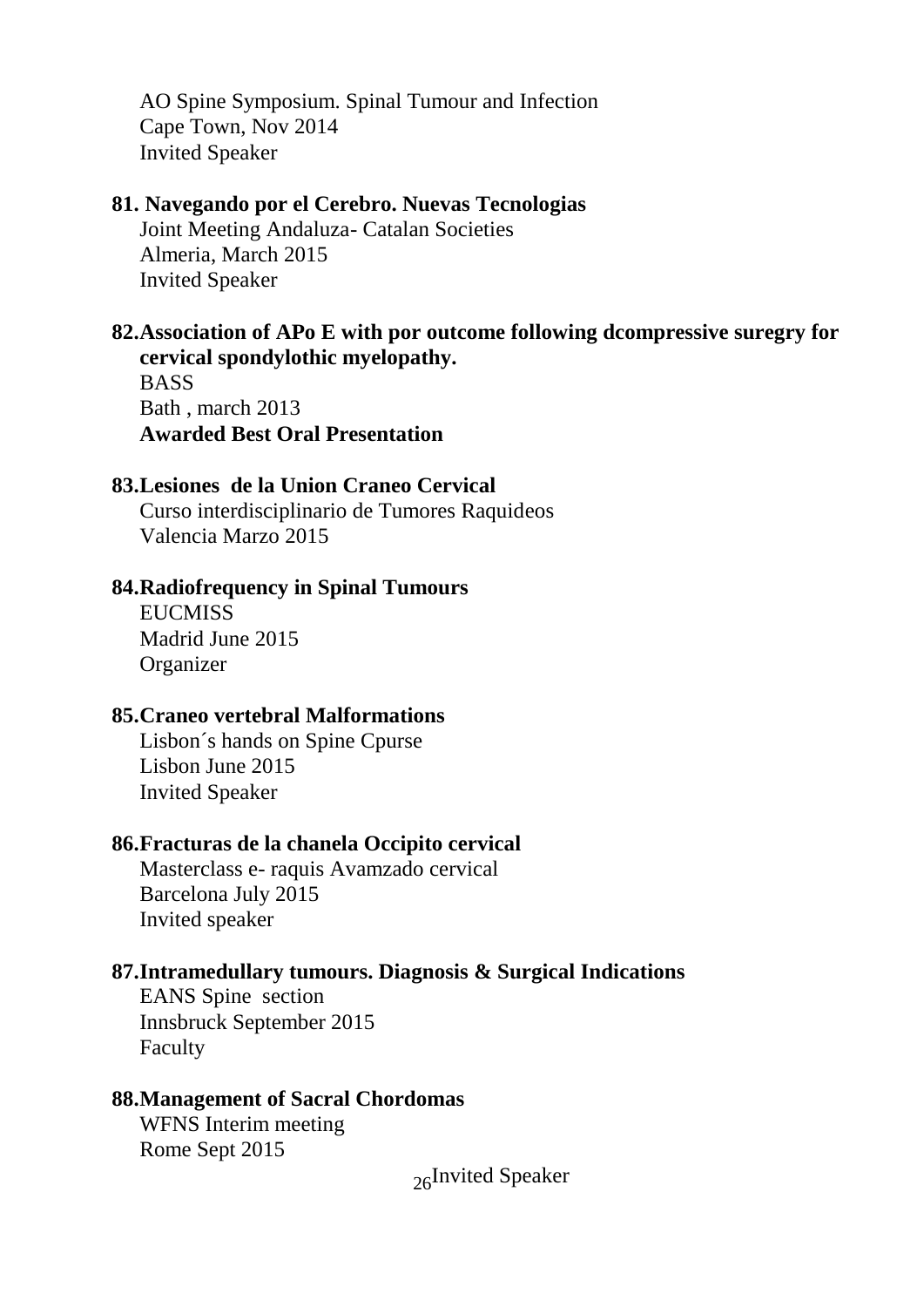## **89.Complex Spine. Case discussion**

 CNS Luncheon Seminar New Orleans Oct 2015  **Invited Speaker**

## **90.Craneocervical Fractures Salzburg Spine course** Salzburg, feb 2016  **Invited speaker**

## **91.Spinal Metastasis Salzburg Spine course** Salzburg, feb 2016  **Invited speaker**

## **92.Thoracic disc. Management Neuroraquis** San sebastian march 2016 **Invited speaker**

## **93.Management sacral tumours Colombian society Neurosurgery** Medellin, Co April 2016

# **Invited speaker**

## **94.Management Sacral chordomas Global Spine** Dubai, April 2016 **Invited speaker**

## **95.Cervical arthroplasties**

**SENEC ( Spanish Society Meeting)** Lisboa Mayo 2016 **Invited speaker**

## **96.Bone metabolic disorders AO Tumour & Inflammatory diseases Module 5** Strasbourg June 2016 **Invited speaker**

#### **97.Rheumatoid disease Diagnosis & treatment AO Tumour & Inflammatory disease**

27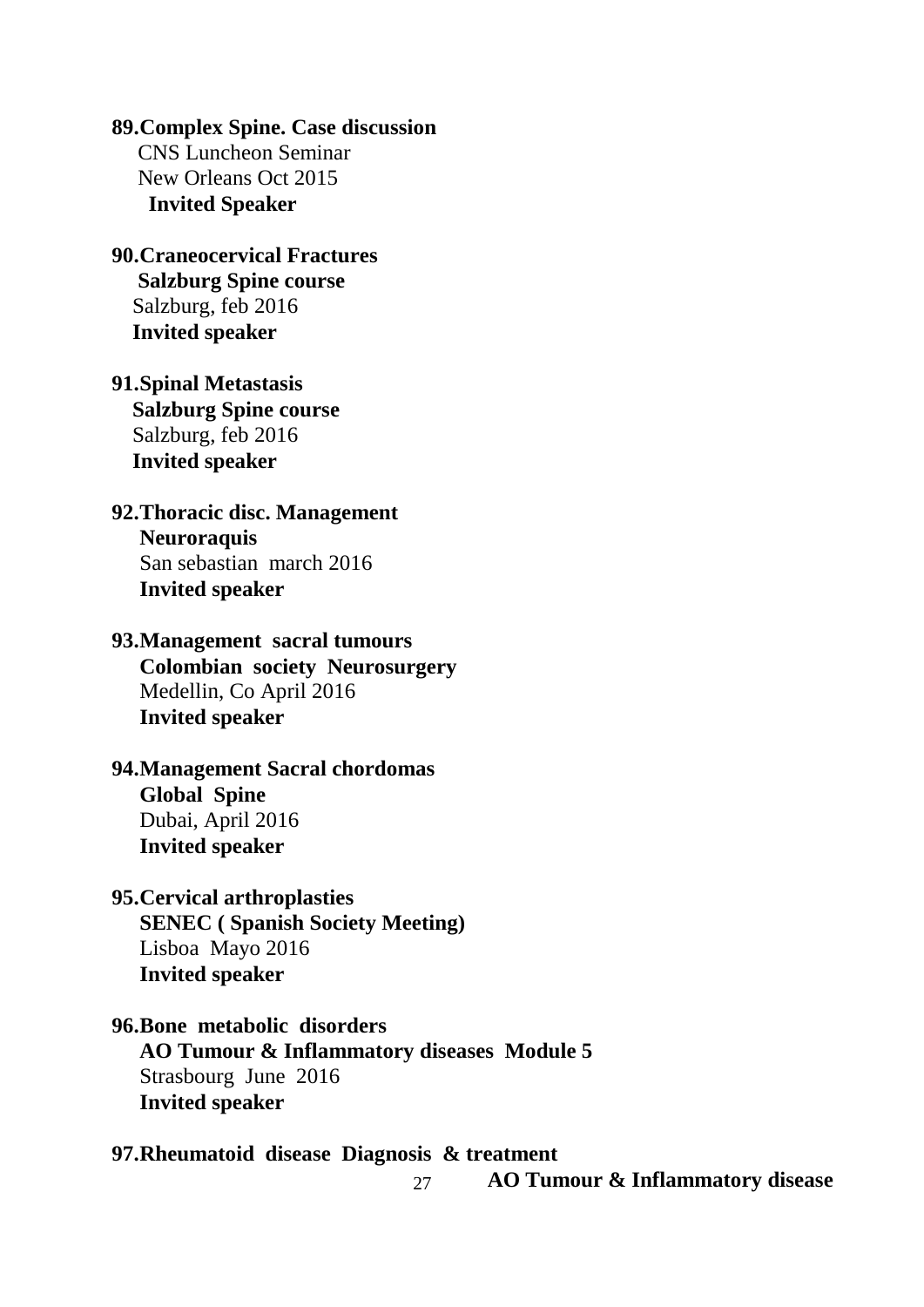Strasbourg June 2016 **Invited speaker**

**98. Cervical arthroplasty Facts & Myths MISS WFNS Spine section Peru July 2016 Invited speaker**

**99.Sacar Tumours MISS WFNS Spine section Peru July 2016 Invited speaker**

**100. Spinal Metastasis. Is there anything new?? EANS Athens , Sept 2016 Invited lSpeaker**

**101. Management of craneo cervical fractures SNSS( Serbian Neurosurgical society) Novi sad , Serbia, Oct 2016 Invited spèaker**

**102. FLANC** Cancun, Mx, Noviembre 2016 **Invited speaker**

- **103. Osteotomia cervical Catalan Society Annual Meeting BB, Feb 2017**
- **104. Surgical management fractures C0/1/2 AOSPINE Junction to Junction Cervical spine Co Chairman-**
- **105. C1/2 Fractures. Surgical management I Craniovertebral junction course. Hands on Barcelona, March 2017 Co-Chairman**

**106. BarcelonaCervical intramedullary tumours AOSPINE Junction to Junction Cervical spine**

```
28
Co Chairman-
```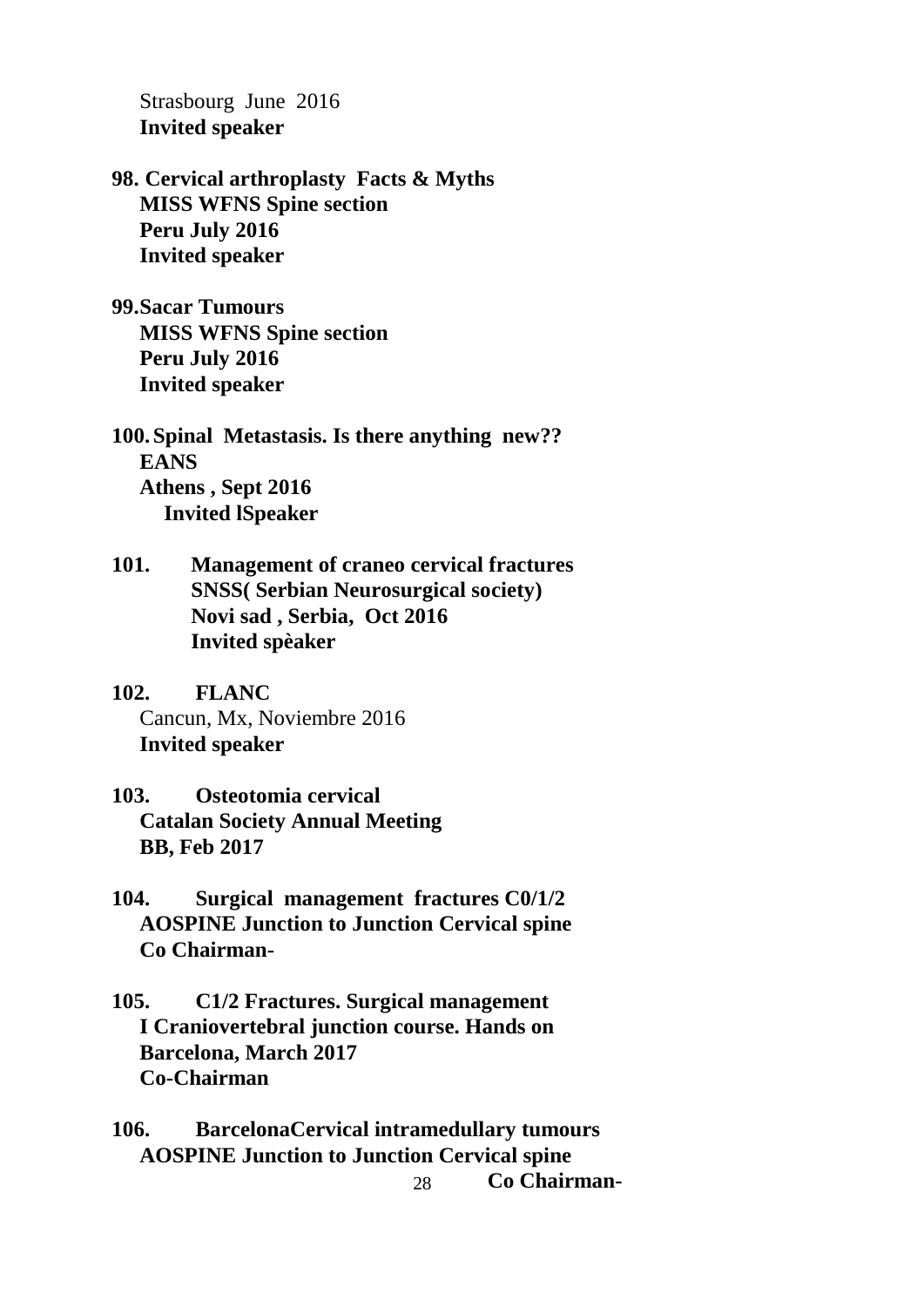**Barcelona, April 2017**

**107. Minipterional approach MISBS ( Minimally invasive Skull Base surgery)** Chairman **Barcelona, April 2017**

**108. Socliosis surgery Ortho or Neuro? AANS Los Angeles, April 2017 Invited speaker**

**109. Why function preservation is a must paradygm? SENEC joint with SBNS & CNS Co Chairman Barcelona, May 2017**

**110. Synovial cysts. Better MISS than open? EUCMIS 5th course Co chairman Madrid, June 2017**

**111. Advantages of Kinevo tools in neurosurgery ZEISS KINEVO Macao, July 2017 Invited speaker**

**112. Cervical osteotomy Globus Medical Spine review Co Chairman Philadelphia,**

**113. Occipitocervical fixation Globus Medical Spine review Co Chairman Philadelphia,**

**114. WFNS Congress Istambul, August 2017**

**Invited Speaker**

29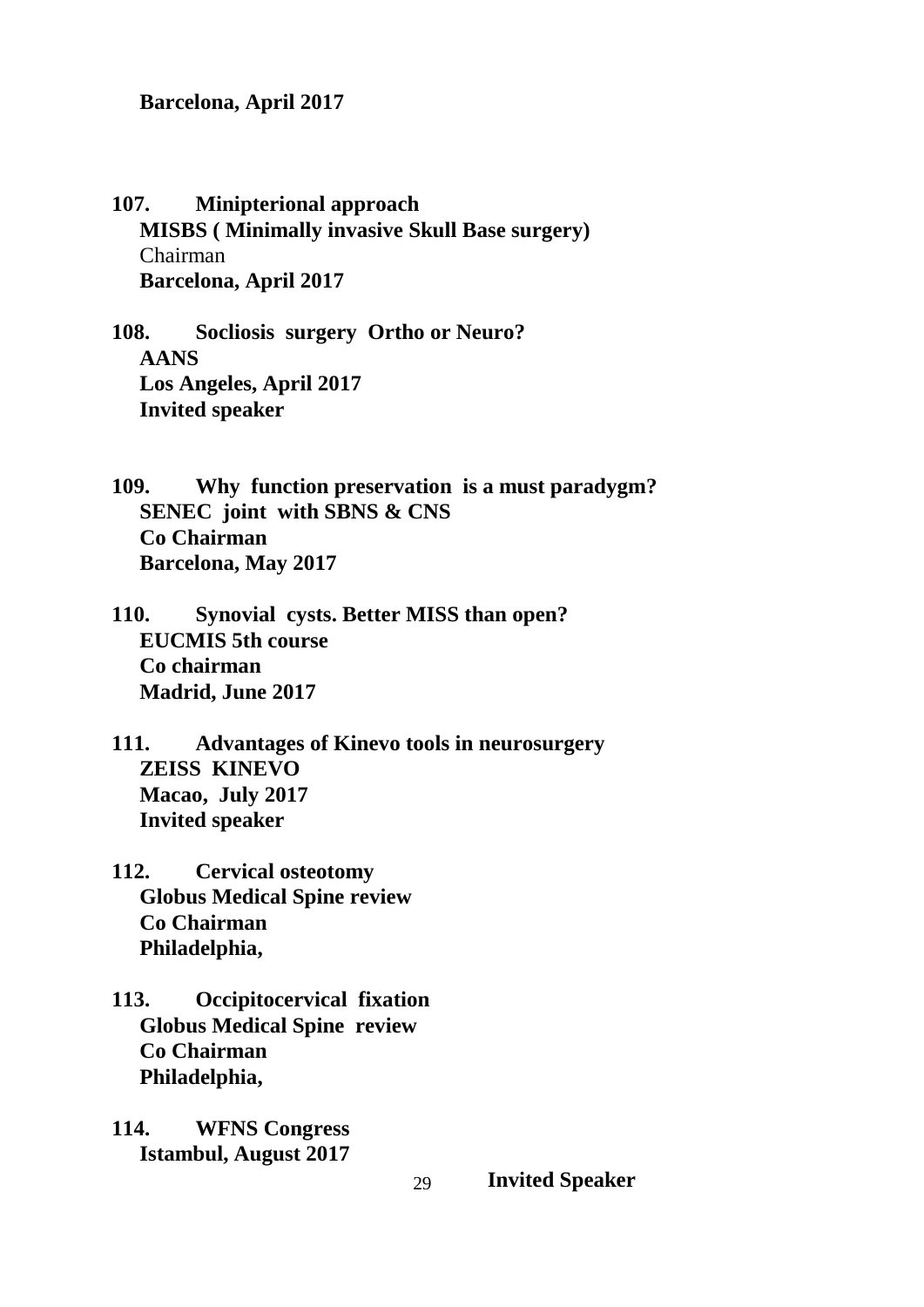**115. Current training in neurosurgery Europe FLANC/ CONO SUR congress Buenos Aires, Sept 2017 Invited speaker**

- **116. The rol of Neurosurgery in complex scoliotic cases FLANC/ CONO SUR congress Buenos Aires, Sept 2017 Invited speaker**
- **117. Integrated Spinal unit. Ortho Vs Neuro or both. EANS Annual Congress Venezia Invited Speake**r
- **118. Case presentationes cervical pathology CSRS train ing course Barcelona, october 2017 Invited speaker**
- **119. Occitito cervical fractures. Management SEENS anual meetings Montenegro, October 2017 Invited speaker**

## **MEETINGS ATTENDED**

- **1. Society of British Neurological Surgeons**  Brighton, UK, Sept 1998
- 30 **2. Society of British Neurological Surgeons**  Leeds, UK April 1999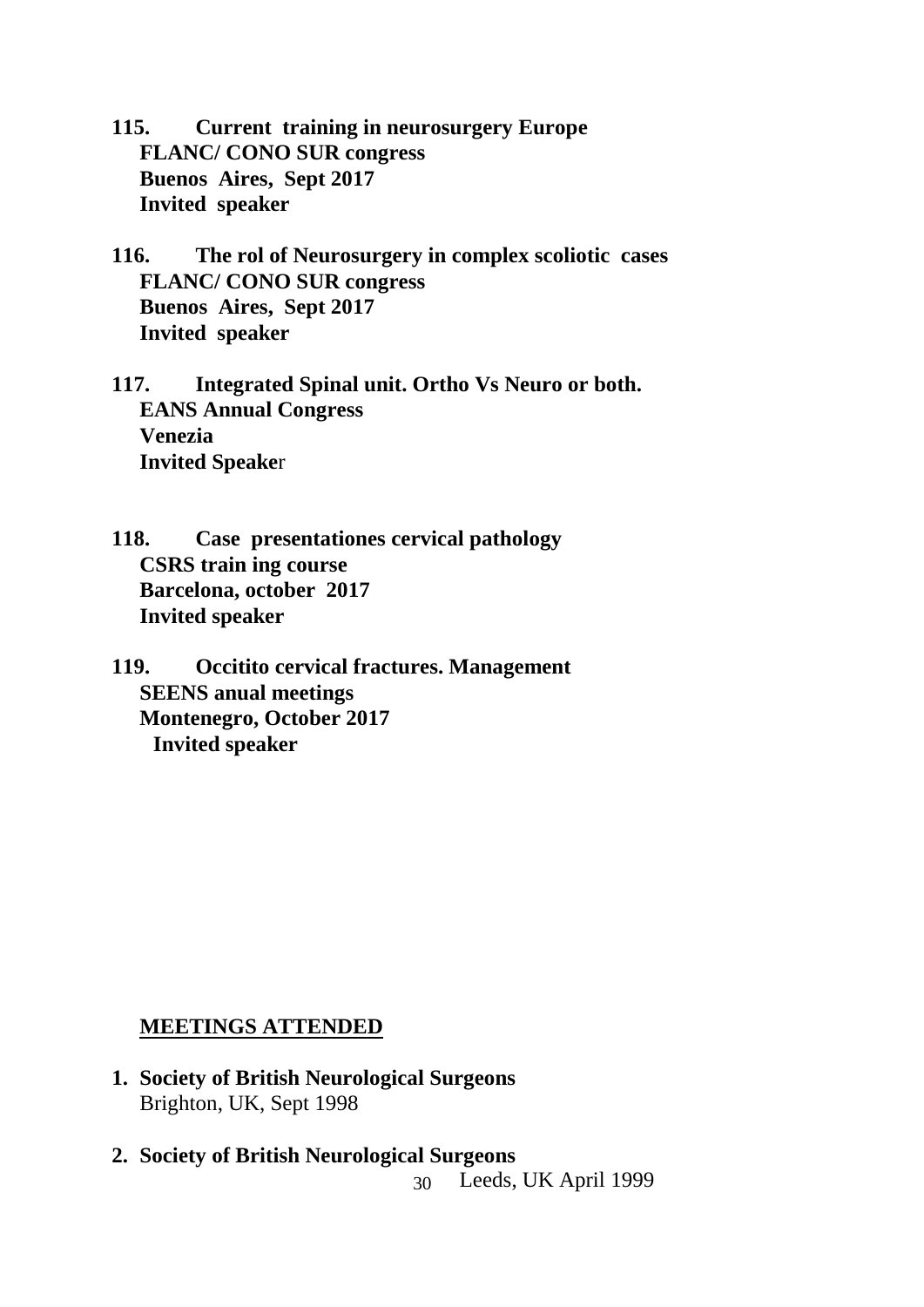- **3. IV Congreso de la sociedad española de Neurocirugía** Burgos, Spain, May 1999
- **4. V Congreso de la sociedad Española de Neurocirugía,**  Bilbao, Spain May 2000
- **5. Cervical Spine Research Society, XVI Annual Meeting**  London, June 2000
- **6. 50th Congress of Neurological Surgeons,**  San Antonio Texas, USA, Sept 2000
- **7. Society of British Neurological Surgeons** Wimbledon, London Sept 2001
- **8. 51st Congress of Neurological Surgeons** San Diego California, USA, Sept 2001
- **9. XVIII Reunión de La Sociedad Española de Neurocirugía Pediátrica.** Barcelona, España. Oct 2001
- **10.Brit Spine 2002** Birmingham, UK. Feb 2002
- **11.II Spine Arthroplasty meeting.**  Montpellier, France, May 2002
- **12.**SPINE WEEK Geneva, 2002
- **13.VII Congreso de la sociedad Española de Neurocirugía** Santiago de Compostela, España, May 2002
- **14.Cervical Spine Research Society CSRS** Paris, France June 2002
- **15.Royal Society of Medicine ( Neuro Vascular)** London , Uk, Oct 2002
- **16.Bryan Cervical Disc Replacement Training Course** Bordeaux, France, Nov 2002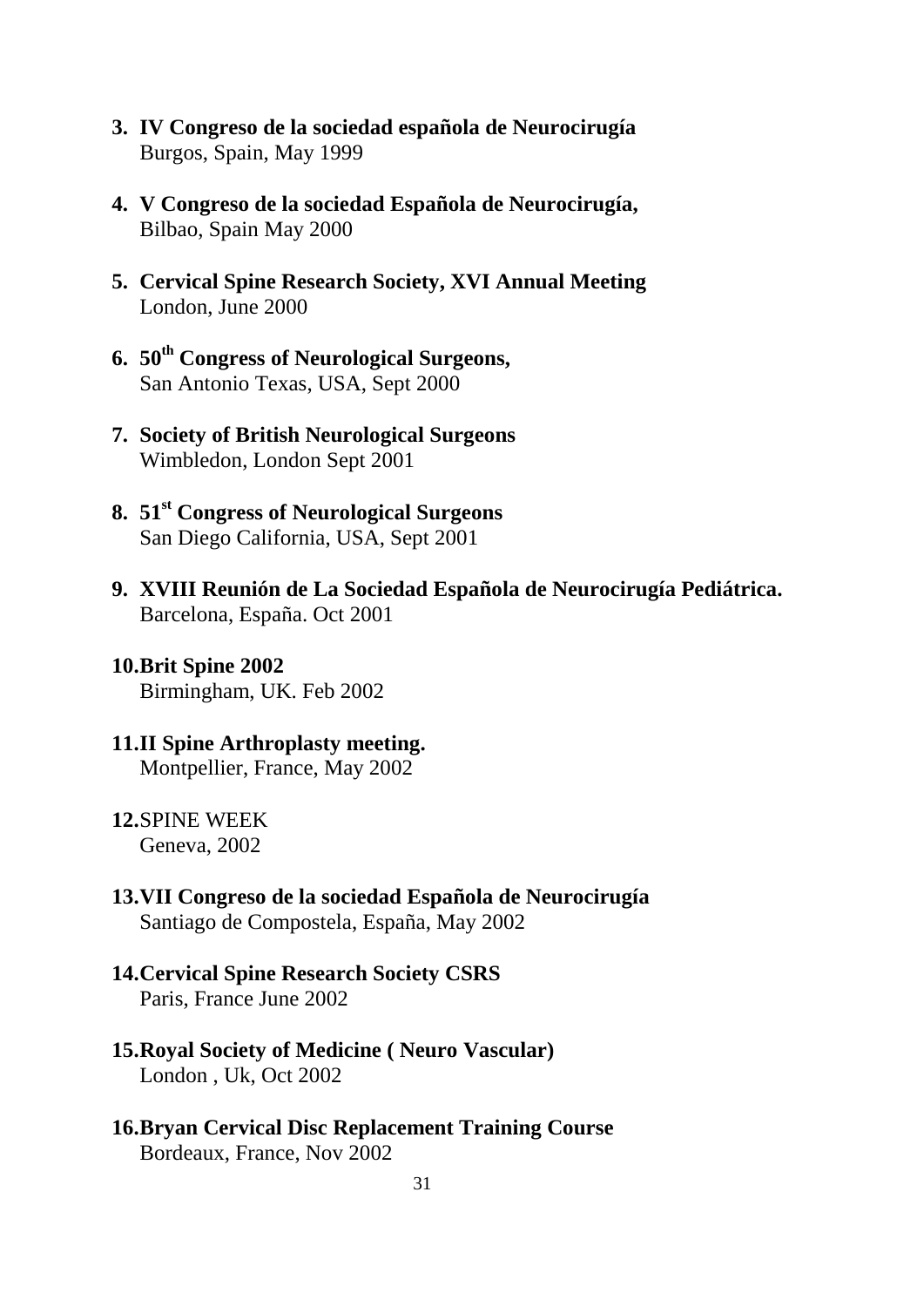- **17.I Congreso de la Sociedad e Neurocirugía de la Comunidad Autónoma de Madrid**. Madrid, Spain, Nov 2002
- **18.British Skull Base Society** London, UK December 2002
- **19.Advanced Anterior and Posterior Treatment of Cervical Diseases.** Garmish-Partenkirchen, Germany, January 2003.
- **20.European Skull Base Society** Barcelona , Spain, March 2003
- **21.Lumbar Prodisc Course**  Montpellier, France, March 2003
- **22.British Neurosurgical Research Group (BNRG)** Cambridge, UK, March 2003
- **23.Society of British Neurological Surgeons (SBNS)** Belfast, Northern Ireland. UK, April 2004
- **24.Currents controversies in Anterior Spine Surgery** The Belfry, Sutton Coldfield, Birmingham, May 2003
- **25.VIII Congreso de la sociedad Española de Neurocirugía** Alicante, España, May 2003
- **26.Cervical Spine Research Society CSRS** Barcelona, Spain, June 2003
- **27.European congress of neurosurgery** Lisbon, September 2003
- **28.North American Spine Society (NASS)** San Diego, California, October 2003

#### **29.SBNS**

Oxford, UK. April 2004

**30.IX Congreso de la sociedad Española de Neurocirugía** Santander, Spain, May 2004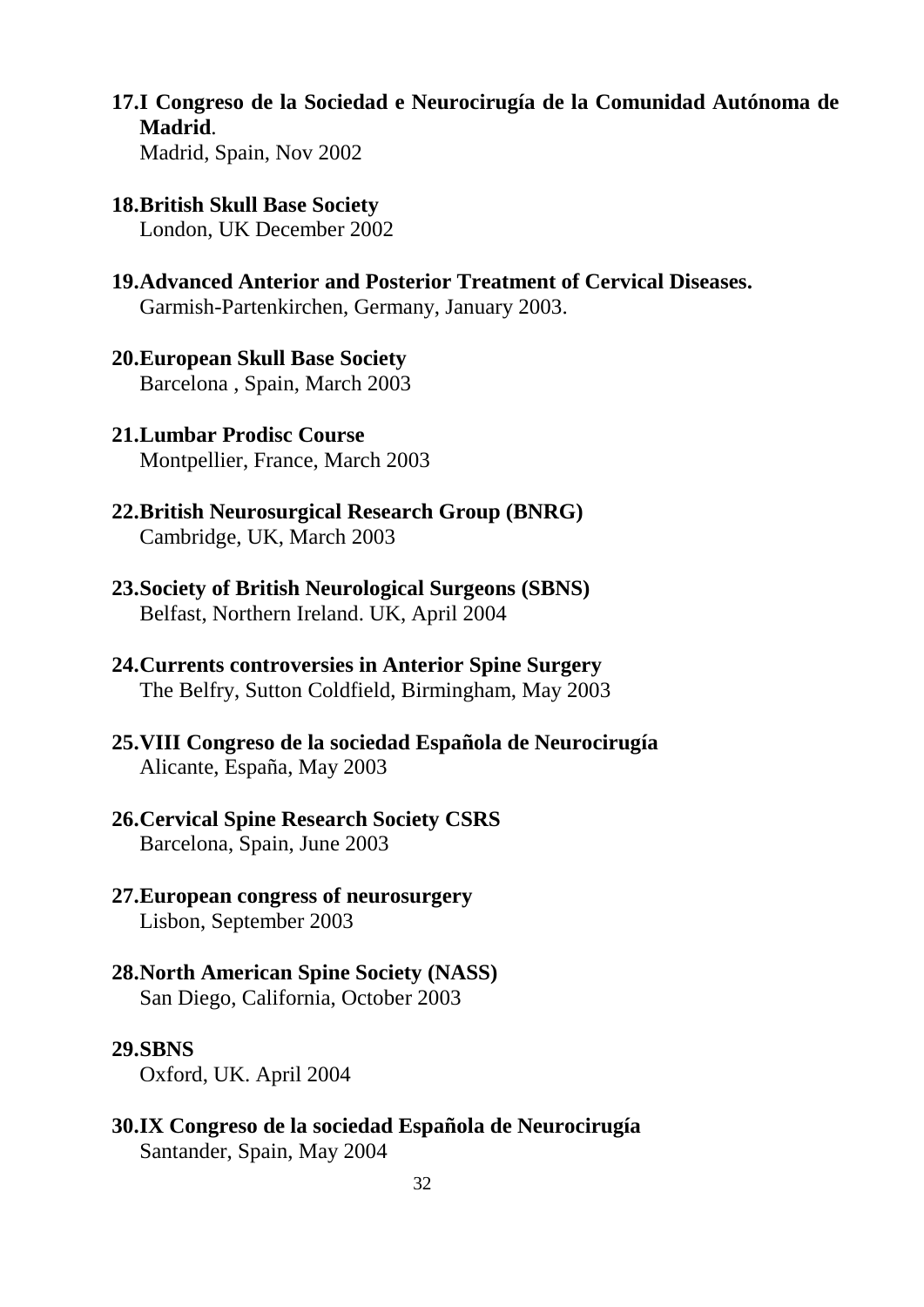#### **31.IX Portuguese neurosurgical society**

Estoril, Portugal, May 2004

#### **32.Cervical Spine Research Society CSRS**

Oporto, Portugal, June 2004

#### **33.Eurospine (ESS)**

Barcelona, Sept 2005

#### **34.Neuroraquis**

Jerez de la frontera, March 2006

- **35.Sociedad Española de Neurocirugía (SENEC)** Zaragoza, May 2007
- **36.EANS ( Metodología, investigación y publicación)** Lisboa, Portugal. June 2007
- **37.Federación Mundial de Sociedades Neuroquirurgicas (WFNS)** Nagoya, Japón. Nov 2007

## **38.EANS ( Columna Vertebral 1: Cervical)** Opatija, Croacia. Dec 2007 **Faculty Member**

### **39.Sociedad Catalana de NCR** Baqueira Beret Feb 2008

- **40.Neuroraquis**  Bayona March 2008 **Invited Lecturer**
- **41.Spine Week**  Ginebra May 2008 **Invited Lecturer**

#### **42.Sociedad Española de Base de Cráneo**  Santander June 2008

**43.FLANC ( Congreso latinoamericano de Neurocirugia)**  Bogotá, Colombia, Oct 2008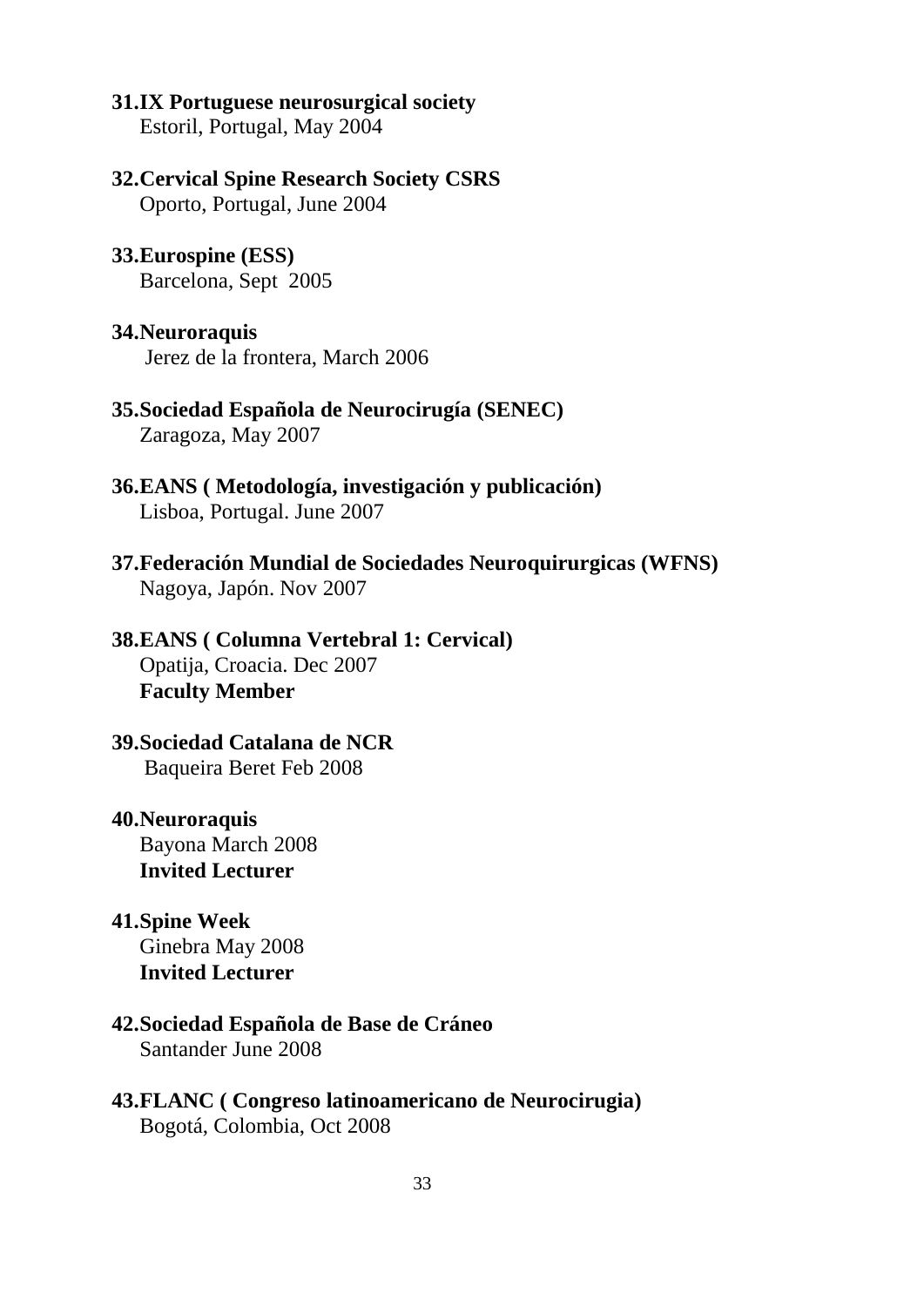- **44.EANS Spine( Columna Vertebral 2: Toraco-lumbar)** Croacia, Nov 2008 **Faculty Member**
- **45. 5th European Low Grade Glioma Network Meeting**  Hospital del Mar, Barcelona Jan 2009
- **46. Sociedad Catalana de Neurocirugia**  Baqueira Beret feb 2009 **Invited Lecturer**
- **47.Neurosurgery and pain management,**  Clinica Quiron Barcelona 2009 **Invited Lecturer**
- **48.Neuroraquis** Barcelona, March 2009
- **49.Spine Arthroplasty Society (SAS)**  Londres April 2009
- **50.Curso de base de craneo por endoscopia**  Tarrasa, Barcelona June 2009
- **51.Word Federation Neurosurgical Societies (WFNS)**  Boston Sept 2009
- **52.EANS Spine** Barcelona Oct 2009 **Faculty Member**
- **53.Sociedad Catalana de Neurocirugia (SCNCR)** Baqueira Beret feb 2010

#### **54.EANS Training Course. Spine** Padova, Italy Feb 2010

#### **55.SENEC**

Santander , May 2010

#### **56.CNS**

San Francisco, Oct 2010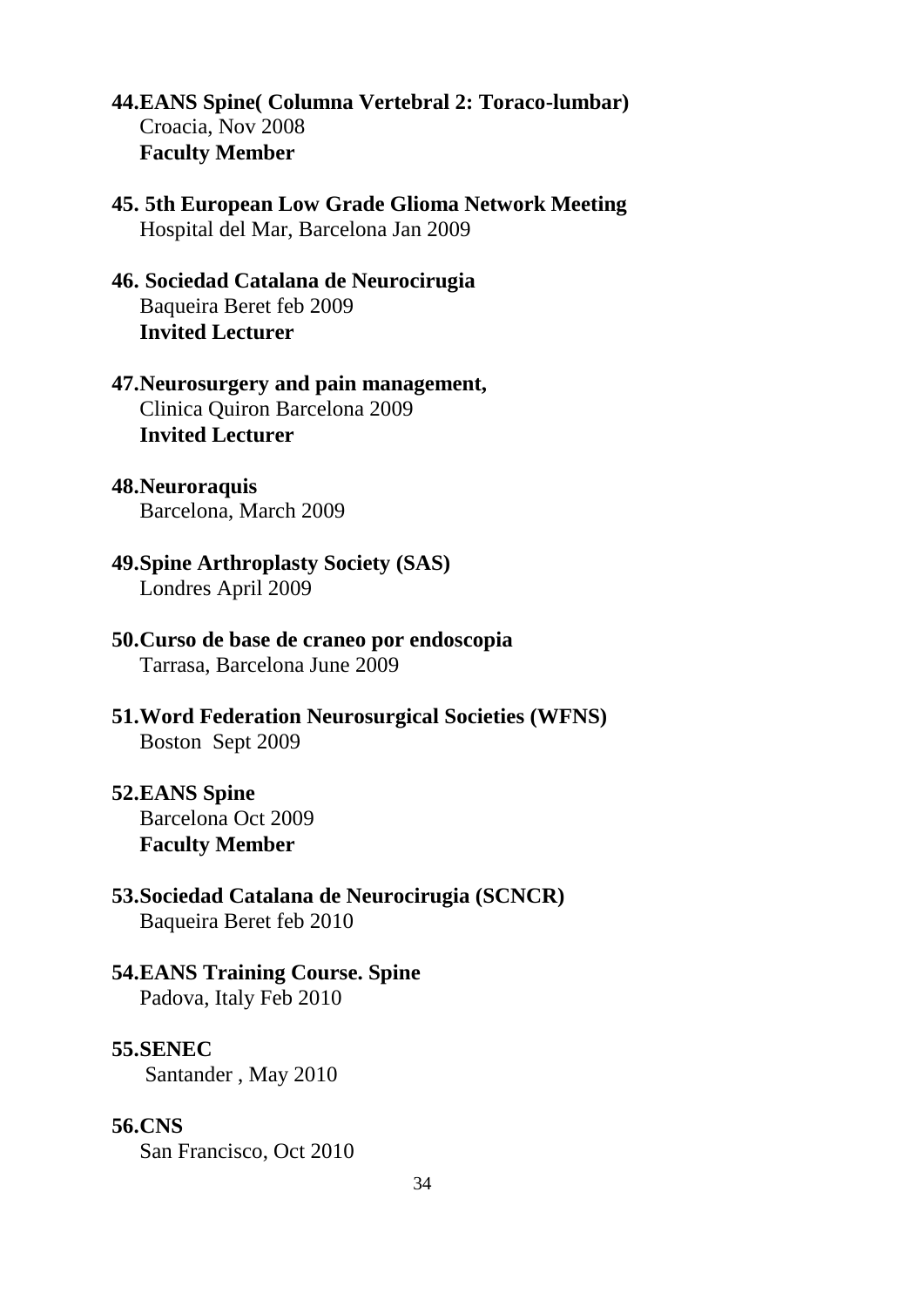**57.EANS Spine** Barcelona Nov 2010 **Faculty Member**

#### **58.EANS**

Newcastle, May 2011

#### **59.SENEC**

Madrid , May 2011

**60.WFNS Interim Meeting**

Recife, Brasil Sept 2011

#### **61.CNS**

Washington , Oct 2011

#### **62.EANS**

Rome, Oct 2011

### **63.EANS Spine section**

Leiden , Nederlands Nov 2011 Faculty

## **64.CSN**

Barcelona , Spain Feb 2012 **Organizer** 

#### **65.SPINE WEEK**

Amsterdam, May 2012

#### **66.SENEC**

Canary Islands, May 2012

#### **67.EANS Training Course ( Spine)**

Leeds, August 2012 Faculty

**68.EANS Anual meeting** Bratislava, Oct 2012

#### **69.CODMAN Training Course**

Hemostasis

35 La Coruña, Oct 2012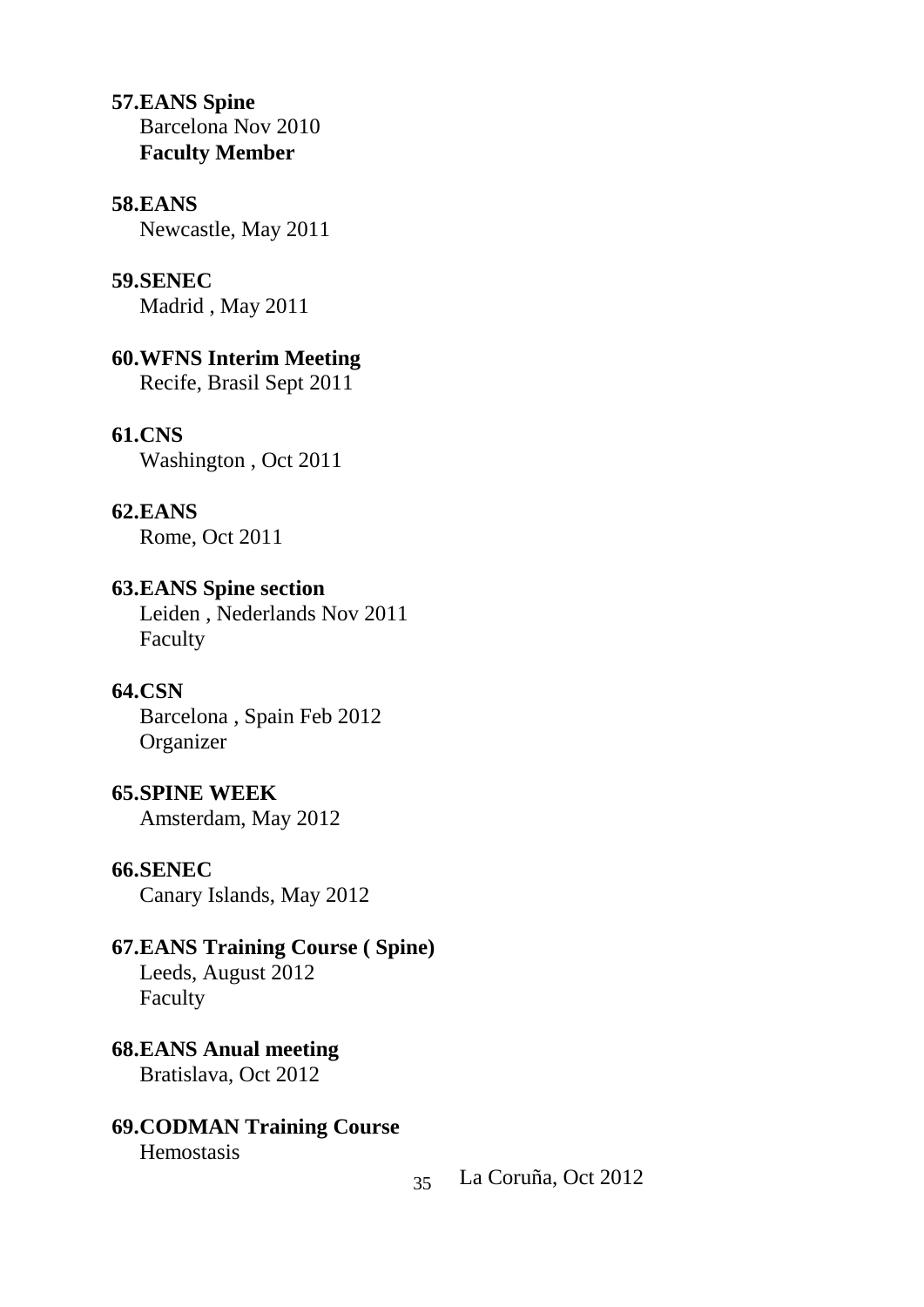Invited Professor

## **70.AO Basic Trauma course**

Madrid 2012 Invited speaker

# **71.EANS Spine Section**

Leiden, Nov 2012 Faculty

#### **72.SCNCR ,**

Baqueira 2013 Chairman, Faculty

## **73.SENEC,**

San sebastian 2013 Invited speaker

## **74.EUCMISS, Madrid 2013** Chairman

## **75.EANS, annual meeting** Tel Aviv 2013 Invited speaker

## **76. EANS Spine** Leiden Faculty EANS Spine section

## **77.EUCMISS,**

Barcelona 2014 Chairman

# **78. SENEC** ,

Cadiz 2014 Invited speaker

## **79. Avances en Neurocirugia,**

Ciudad real, 2014 Invited speaker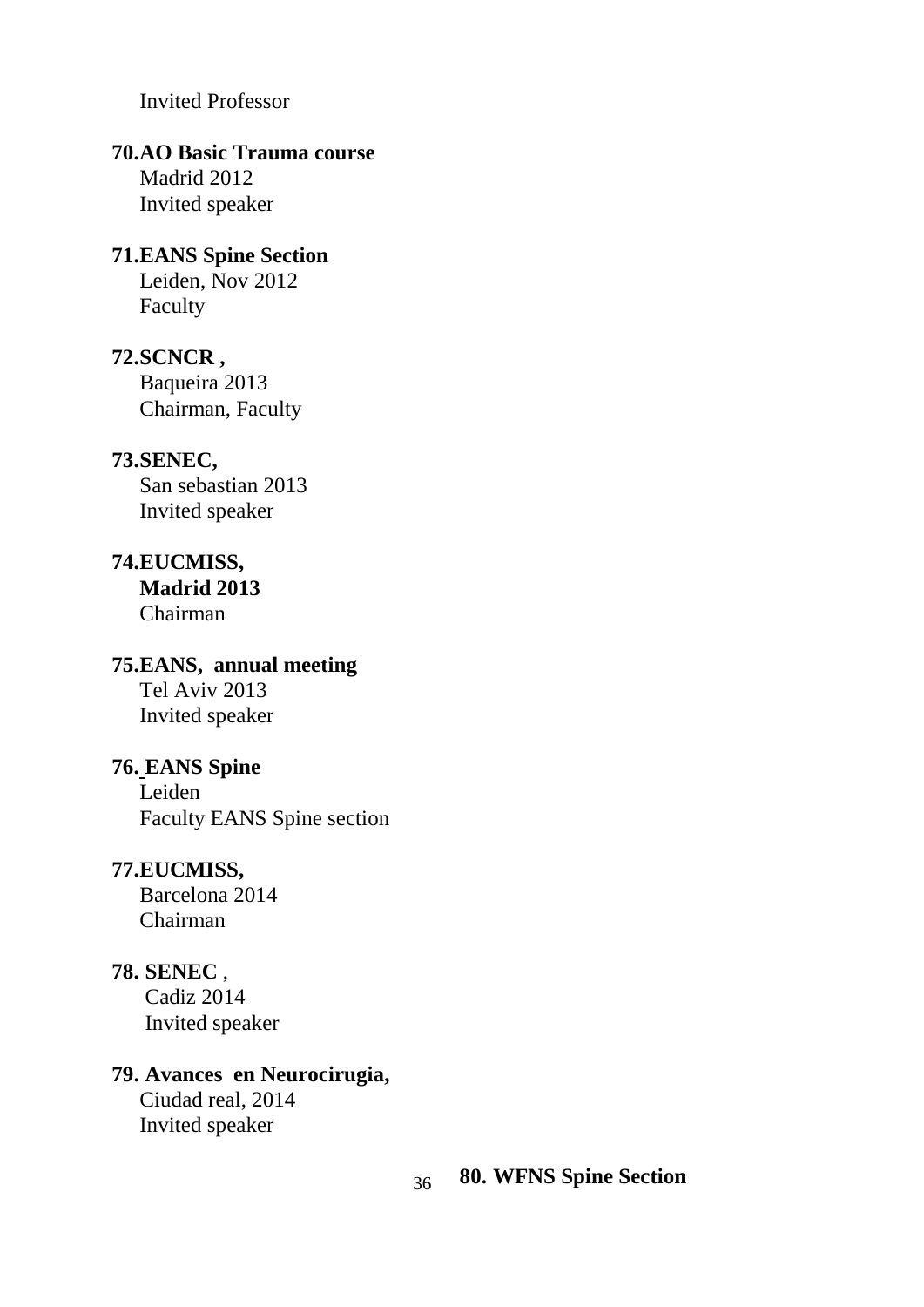Cartagena de Indias, Colombia Faculty Aug 2014

## **81.EANS Annual Meeting**

Prague, Oct 2014 Invited speaker

## **82.Innovations in Spine Surgery. Course for Residents**

Alicante Oct 2014 Invited Speaker

## **83.AO Spine Advanced Course**

 Cape Town Oct 2014 Invited Speaker

## **84. Reunion Andaluza- catalana NCR**

Almeria March 2015 Invited speaker

#### **85. BASS**

Bath, UK, March 2015

# **86.Curso interdisciplinario de Tumores Raquideos**

Valencia March 2015

## **87.EUCMISS**

Madrid June 2015 **Organizer** 

#### **88.Lisbon´s Hand son Spine Course**

Lisbon June 2015 Invited Speaker

## **89.E- Raquis Avanzado Cervical**

Barcelona July 2015 Faculty

## **90.EANS Spine section**

Innsbruck, Sept 2015 Faculty

## **91.WFNS Interim Meeting**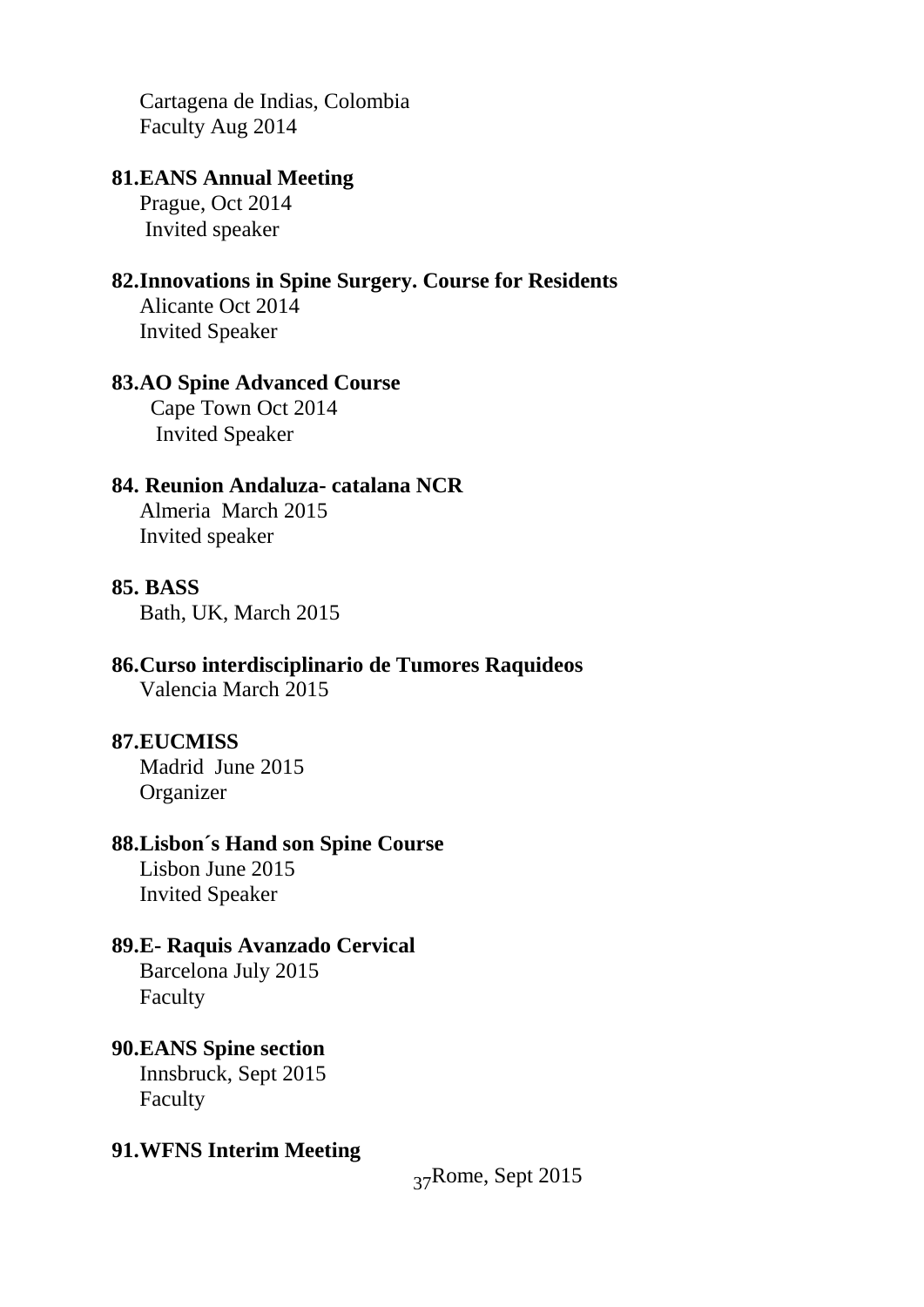**92.CNS** New Orleans , Sept 2015 **Invited Speaker**

**93.Spine & Peripheral nerve course** Salzburg, feb 2016  **Invited Speaker**

**94.Neuroraquis** San Sebastian march 2016 **Invited speaker**

**95.Colombian Society Of Neurosurgery** Medellin, Co, april 2016 **Invited speaker**

**96.Global Spine annual Congress** Dubai, UE April 2016 **Invited speaker**

### **97.SBNS** Newcastle, April 2016

**Invited speaker**

### **98.SEBAC ( Spanish Skull base annual meeting)** Barcelona Spain 2016

Organizing committee

#### **99.SENEC**

Lisboa, May 2016 **Invited speaker**

- 1. **GEER** Toledo, June 2016
- **100. AO Tumour Module** Strasbourg June 2016 **Invited speaker**
- **101. WFNS Spine Section** Cuzco, Peru July 2016

**Invited speaker**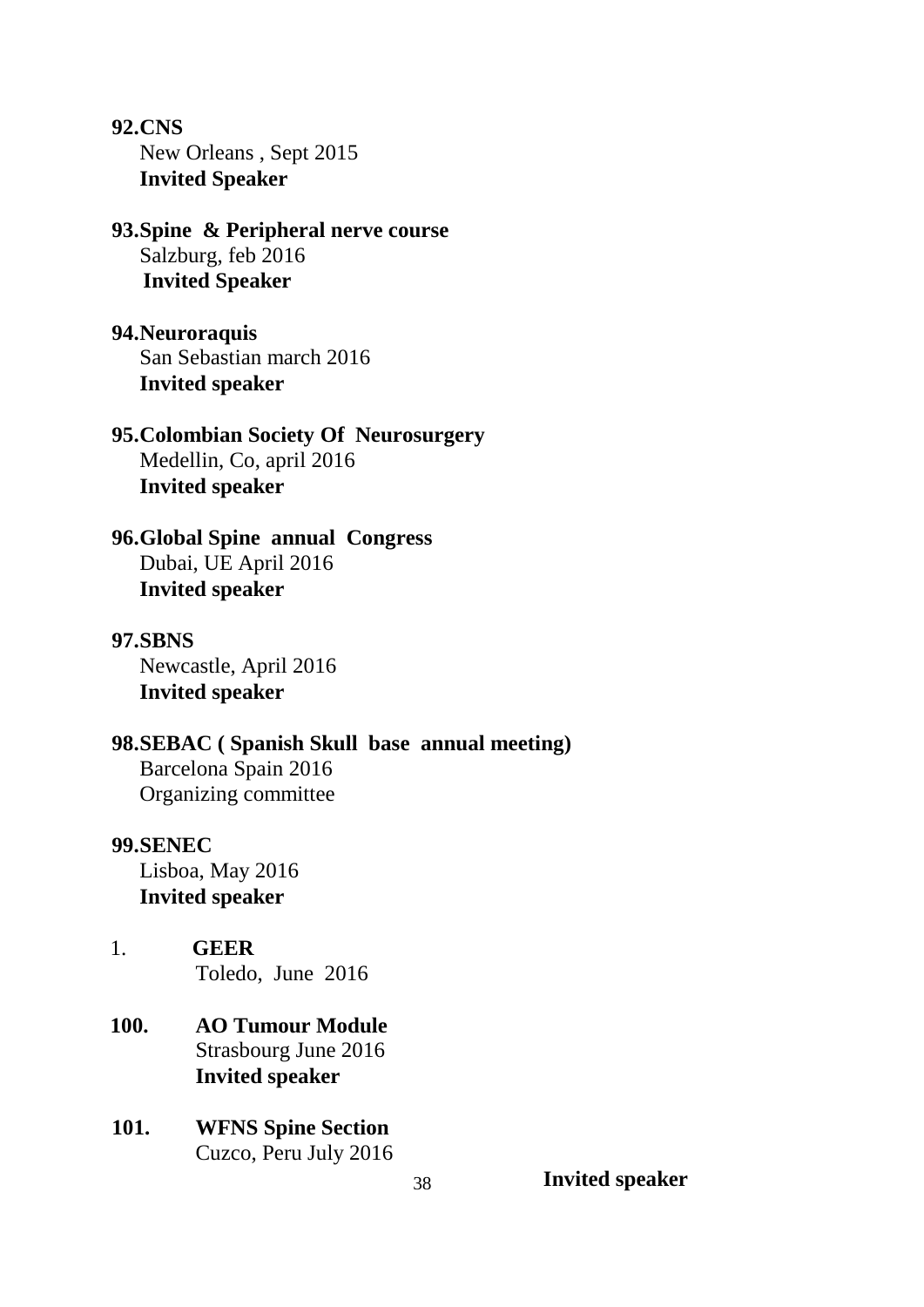**102. EANS annual meeting** Athens September 2016 **Invited speaker**

- **103. CNS** San Diego, US October 2016
- **104. SEENS Croatian Annual Meeting** Belgrade, October 2016 **Invited speaker**
- **105. FLANC** Cancun, Mx, Noviembre 2016 **Invited speaker**
- **106. Catalan Society Annual Meeting Chairman BB, Feb 2017**
- **107. I Craniovertebral junction course. Hands on Barcelona, March 2017 Co-Chairman**
- **108. AOSPINE Junction to Junction Cervical spine Co Chairman-Barcelona, April 2017**
- **109. MISBS ( Minimally invasive Skull Base surgery)** Chairman **Barcelona, April 2017**
- **110. AANS Los Angeles, April 2017 Invited speaker**
- **111. ICH World Congress Baltimore, May 2017**
- **112. SENEC joint with SBNS & CNS Co Chairman Barcelona, May 2017**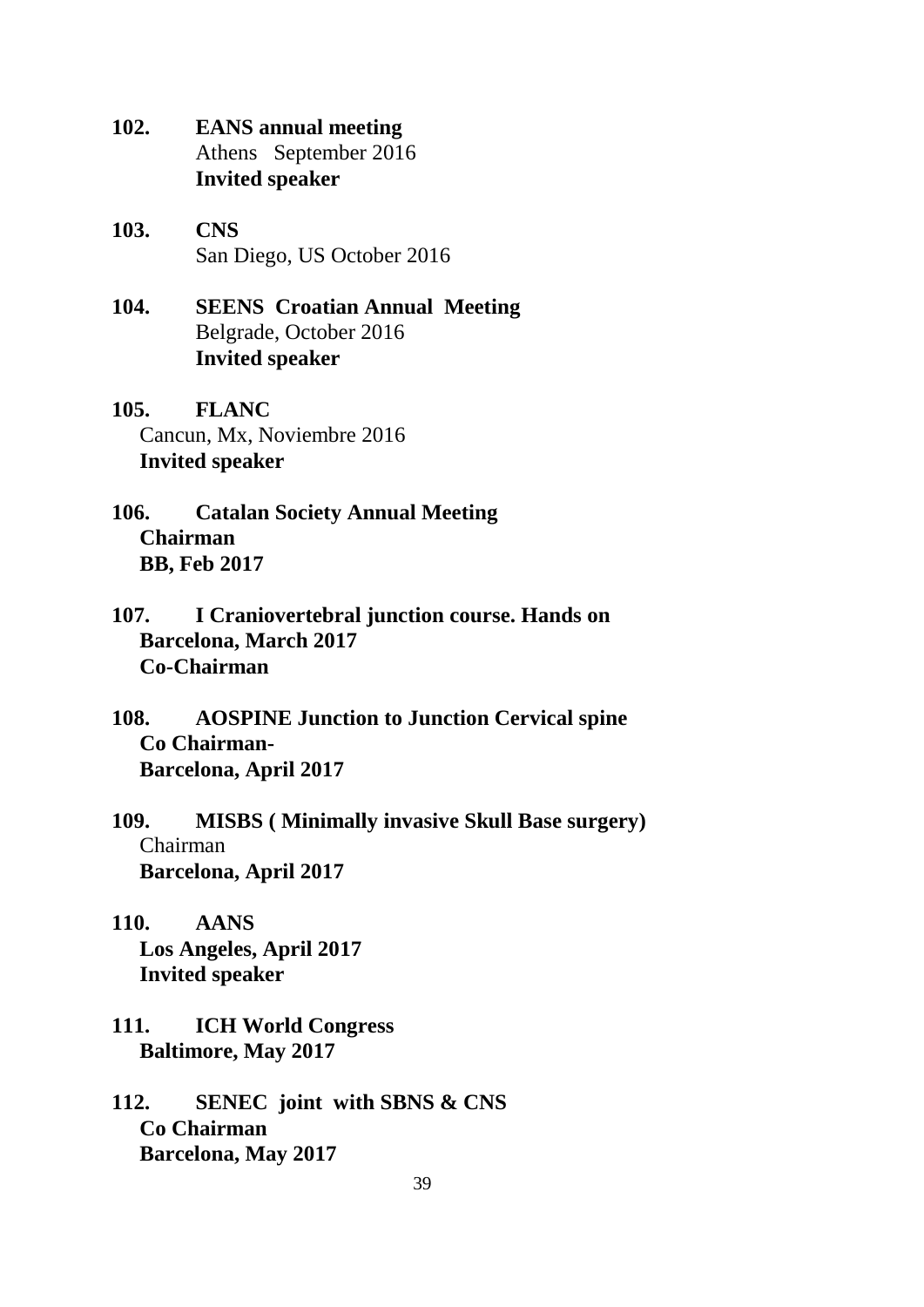**113. 20th aniversary of Endoscopic surgery Naples, may 2017 Invited speaker**

**114. EUCMIS 5th course Co chairman Madrid, June 2017**

**115. ZEISS KINEVO launch Macao, July 2017 Invited speaker**

**116. Globus Medical Spine review Co Chairman Philadelphia,**

- **117. WFNS Congress Istambul, August 2017 Invited Speaker**
- **118. EANS Train ing Course Local Co-Chairman Seville, Sept 2017**
- **119. FLANC/ CONO SUR congress Buenos Aires, Sept 2017 Invited speaker**
- **120. EANS Annual Congress Venezia Invited Speake**r
- **121. CSRS train ing course Barcelona, october 2017 Invited speaker**

**122. SEENS anual meetings Montenegro, October 2017 Invited speaker**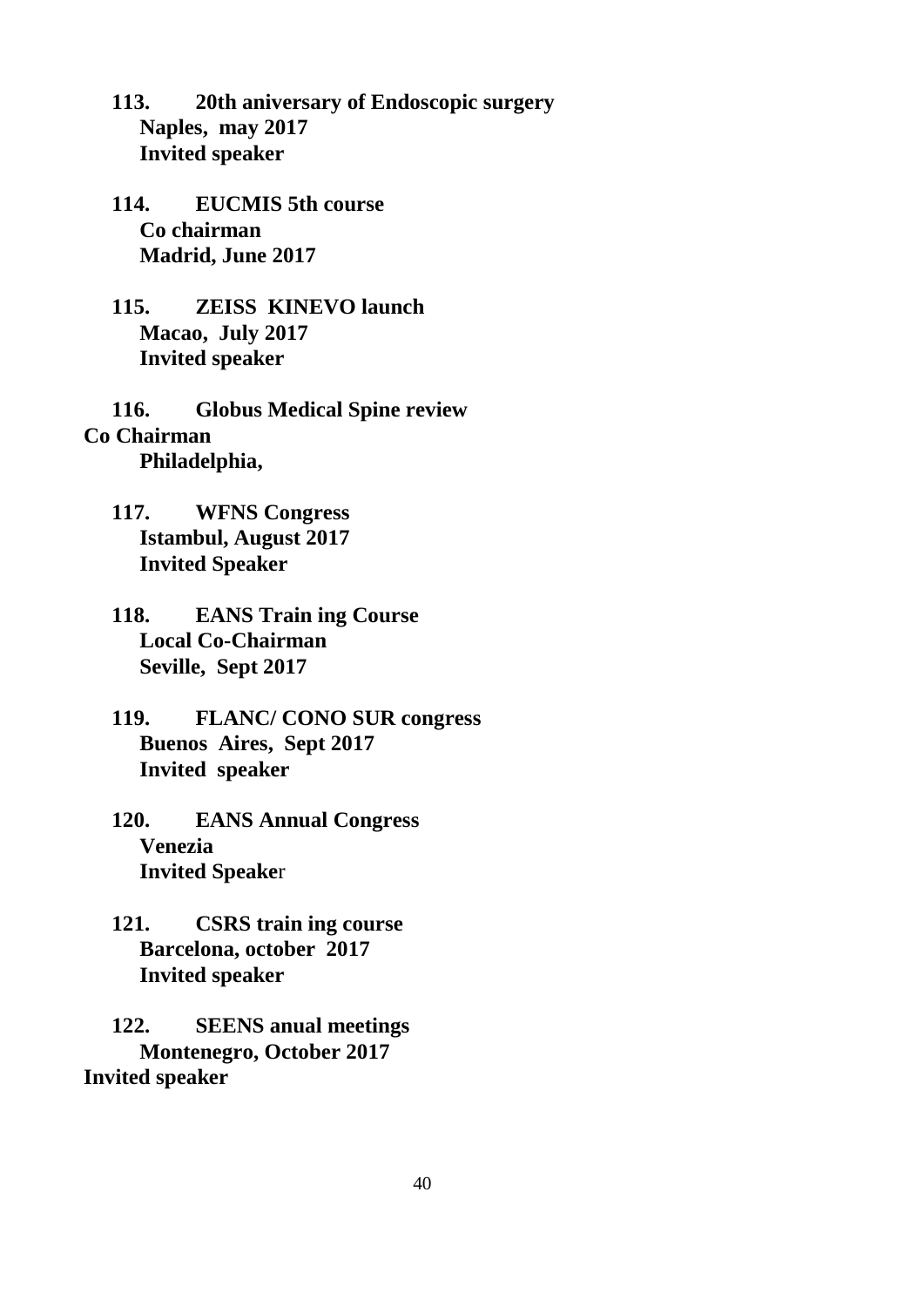## **TEACHING COURSES ( 43 courses until January 2018)**

During my training at NHNN, I did my PhD in The Bryan disc, the first mobile device to substitute the removed cervical disc. As a result of this training with Vince Bryan, I had the opportunity of writing my PhD thesis and becoming a consultant for MEDTRONIC, so I could teach the Bryan surgical technique. As a result I did organize 10 training courses in the Bryan disc worldwide as experienced surgeon. ( 1-10)

- **1. Bryan Cervical Disc Replacement Training Course Chairman** Barcelona, Spain, Oct 2002
- **2. Bryan Cervical Disc Replacement Training Course Chairman** Guadalajara, Mexico, Dec 2002.
- **3. Bryan Cervical Disc Replacement Training Course Chairman** London, UK Jan 2002.
- **4. Bryan Cervical Disc Replacement Training Course Chairman**
	- Madrid, Spain 31<sup>st</sup> March 2003
- **5. Bryan Cervical Disc Replacement Training Course Chairman** Madrid, Spain 9-10th May 2003
- **6. Bryan Cervical Disc Replacement Training Course Chairman** Bilbao, Spain 8-9<sup>th</sup> June 2003
- **7. Bryan Cervical Disc Replacement Training Course** CSRS, Barcelona, Spain 18-20 June 2003
- **8. Bryan Cervical Disc Replacement Training Course Chairman**

Amann, Jordan December 2003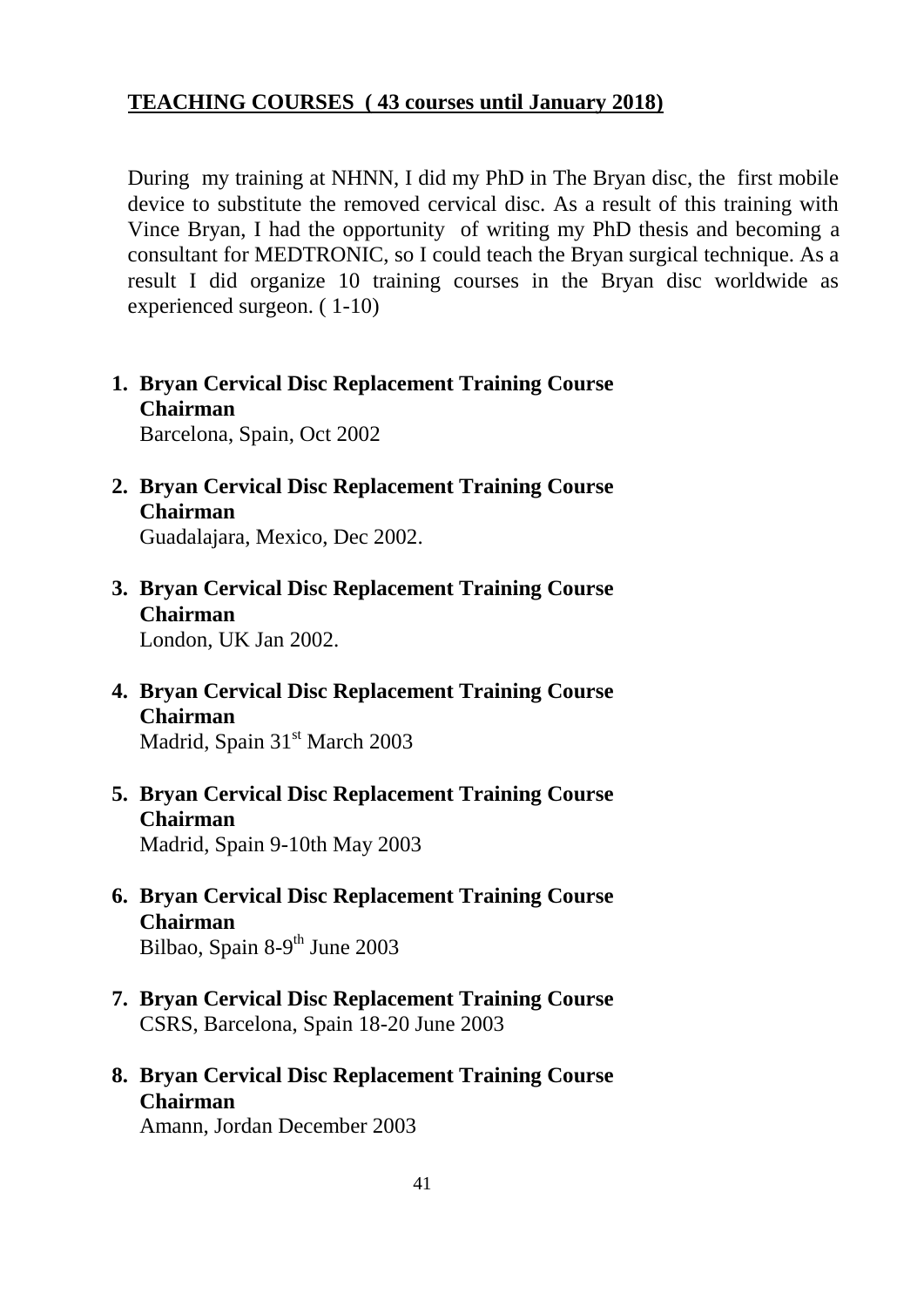- **9. Bryan Cervical Disc Replacement Training Course Chairman** Coimbra, Portugal 21- February 2004
- **10.Bryan Cervical Disc Replacement Training Course Chairman** London, UK February 2004
- **11.EANS Spine section (part I) Chairman Barcelona, 2009**
- **12.EANS Spine section ( part 2) Chairman Barcelona, 2010**
- **13.Winter Meeting Catalan Society of Neurosurgery Chairman** Baqueira Beret 2011, 2012,2013, 2014, 2015, 2016, 2017**,** 2018
- **14.EUCMISS ( European Minimally Invasive Spine Course) Chairman**

Madrid in 2013, Barcelona 2014 , Madrid 2015., Barcelona 2016, Madrid 2017

**15. EANS Training Course ( Spine) Chairman**

Barcelona 2014

**16. AO Spine Basic Course ( Cervical Spine)**

**Chairman**

- Barcelona 2014,
- **17.Actualizacion de Cirugia de Raquis: XLIF techniques. Co Chairman**

Barcelona 2014

**18.Actualizacion de Cirugia de Raquis: Osteotomia Lumbar Co Chairman Barcelona 2015**

**19.EANS Annual Meeting Co-Chairman**